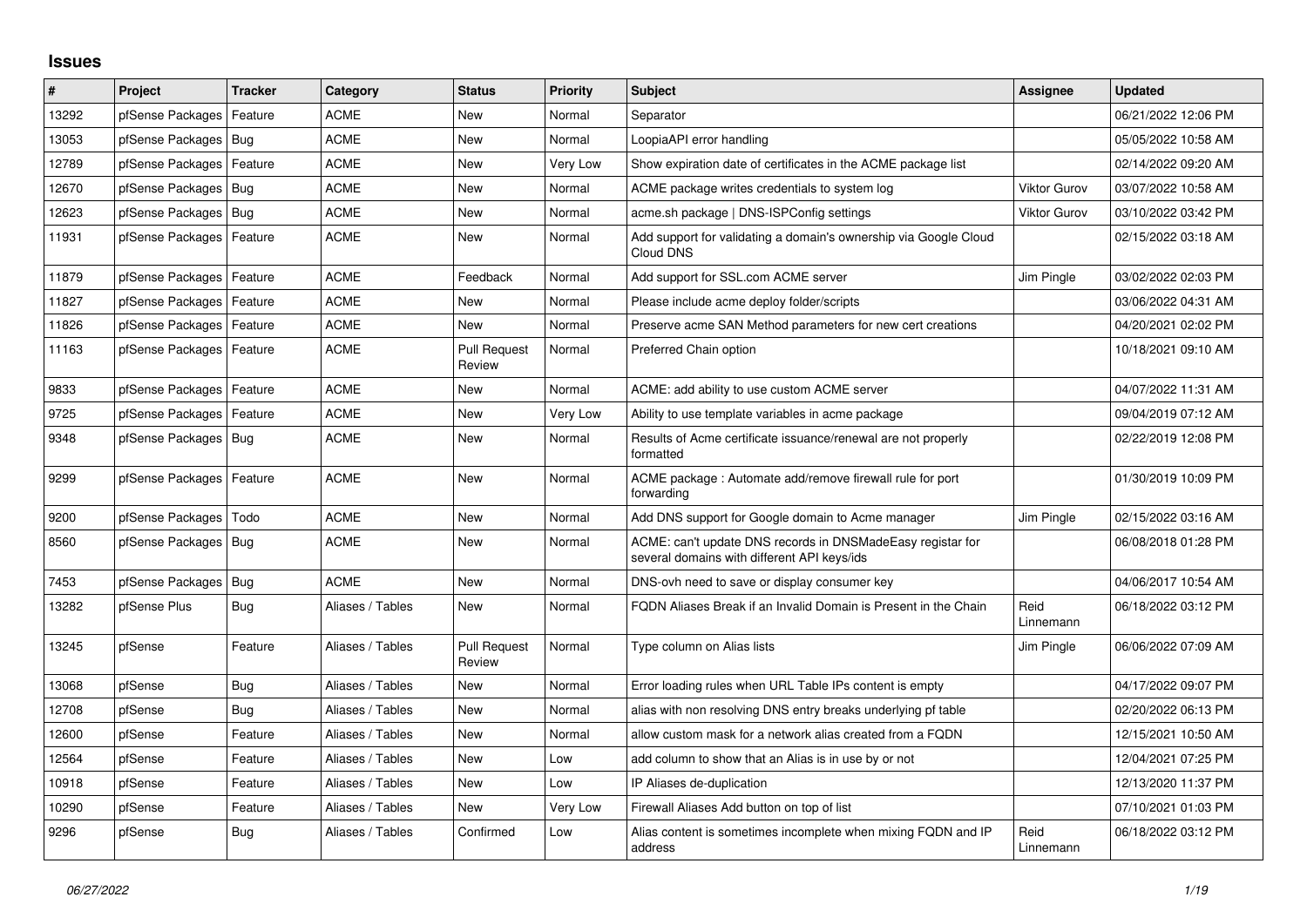| #     | Project                    | Tracker    | Category         | <b>Status</b>                 | <b>Priority</b> | <b>Subject</b>                                                                                                | <b>Assignee</b>       | <b>Updated</b>      |
|-------|----------------------------|------------|------------------|-------------------------------|-----------------|---------------------------------------------------------------------------------------------------------------|-----------------------|---------------------|
| 7665  | pfSense                    | Bug        | Aliases / Tables | New                           | Normal          | Host range validation for Aliases is not strict enough                                                        |                       | 08/21/2019 11:01 AM |
| 5735  | pfSense                    | Feature    | Aliases / Tables | New                           | Very Low        | Automaticaly add DHCP leases to alias list or make it readable in<br>selected fields                          |                       | 08/21/2019 11:01 AM |
| 4195  | pfSense                    | Feature    | Aliases / Tables | <b>New</b>                    | Low             | Aliases: sections                                                                                             |                       | 08/21/2019 11:01 AM |
| 3387  | pfSense                    | Feature    | Aliases / Tables | New                           | Normal          | process_alias_urltable Frequency                                                                              |                       | 08/21/2019 11:01 AM |
| 1979  | pfSense                    | Feature    | Aliases / Tables | New                           | Normal          | Add some default read-only system aliases                                                                     | Jim Pingle            | 08/21/2019 11:01 AM |
| 11898 | pfSense Packages   Bug     |            | apcupsd          | New                           | Normal          | PHP error from apcupsd dashboard widget                                                                       |                       | 05/07/2021 09:12 AM |
| 11375 | pfSense Packages   Bug     |            | apcupsd          | New                           | Normal          | UPS Type <blank> for USB APC</blank>                                                                          |                       | 02/26/2021 11:10 AM |
| 10845 | pfSense Packages   Bug     |            | apcupsd          | <b>New</b>                    | Normal          | apcupsd doesn't stop when not enabled                                                                         |                       | 08/24/2020 10:16 AM |
| 12812 | pfSense Packages   Feature |            | arpwatch         | New                           | Normal          | Would it be helpful if the FreeBSD net-mgmt/arpwatch port had an<br>option to use mail/dma for mail delivery? |                       | 02/16/2022 06:09 PM |
| 12101 | pfSense Packages   Bug     |            | arpwatch         | Assigned                      | Normal          | ArpWatch Suppression Mac for "flip-flop" not suppressing                                                      | Viktor Gurov          | 10/09/2021 07:19 PM |
| 8454  | pfSense Packages           | Bug        | arpwatch         | New                           | Very Low        | Arpwatch package break email notifications from other sources                                                 |                       | 06/23/2022 07:49 PM |
| 13260 | pfSense                    | Feature    | Authentication   | New                           | Normal          | Add support for OpenVPN static-challenge                                                                      |                       | 06/09/2022 02:04 PM |
| 13093 | pfSense                    | Bug        | Authentication   | In Progress                   | Normal          | LDAP authentication fails with extended query and RFC2307 group<br>lookups enabled                            | Chris Linstruth       | 05/31/2022 07:20 AM |
| 12863 | pfSense                    | Feature    | Authentication   | New                           | Very Low        | dynamically tune sha512crypt rounds                                                                           | Jim Pingle            | 03/19/2022 12:53 PM |
| 12726 | pfSense                    | <b>Bug</b> | Authentication   | New                           | Normal          | LDAP select container button auto populate                                                                    |                       | 01/25/2022 01:48 PM |
| 12715 | pfSense                    | <b>Bug</b> | Authentication   | New                           | Normal          | Long system startup time when LDAP is configured and unavailable<br>during startup.                           | Christian<br>McDonald | 01/24/2022 05:50 AM |
| 12546 | pfSense Plus               | Feature    | Authentication   | <b>New</b>                    | Normal          | Add 2FA Support to pfSense Plus Local Database Authentication                                                 |                       | 06/25/2022 05:30 PM |
| 12519 | pfSense                    | <b>Bug</b> | Authentication   | New                           | Normal          | Fail authentication using special character in password via the LDAP<br>connector                             |                       | 11/12/2021 07:39 AM |
| 12458 | pfSense                    | Feature    | Authentication   | New                           | Normal          | Use "unixHomeDirectory" instead of "homeDirectory" when LDAP<br>authentication server is Active Directory     |                       | 10/15/2021 08:18 AM |
| 12283 | pfSense                    | <b>Bug</b> | Authentication   | <b>New</b>                    | Normal          | LDAP/RADIUS authentication servers configuration does not allow<br>source IP address to be specified          |                       | 08/20/2021 01:15 AM |
| 12225 | pfSense                    | <b>Bug</b> | Authentication   | <b>Pull Request</b><br>Review | Normal          | Group membership field is not needed for remote groups                                                        | <b>Viktor Gurov</b>   | 05/17/2022 02:21 PM |
| 12095 | pfSense                    | <b>Bug</b> | Authentication   | New                           | Normal          | Memory leak in pcscd                                                                                          |                       | 06/01/2022 01:01 PM |
| 12091 | pfSense                    | Feature    | Authentication   | New                           | Normal          | RFE: Add support for sssd authentication                                                                      |                       | 12/10/2021 04:55 PM |
| 11920 | pfSense Plus               | Feature    | Authentication   | New                           | Normal          | SAML Authentication for pfSense (VPN and webConfigurator)                                                     |                       | 05/14/2021 12:56 AM |
| 11626 | pfSense Plus               | <b>Bug</b> | Authentication   | New                           | Normal          | Google LDAP connection failed due to lack of SNI for TLS 1.3                                                  | Luiz Souza            | 06/27/2022 07:23 AM |
| 10843 | pfSense                    | Feature    | Authentication   | New                           | Normal          | Allow user manager settings to specify multiple authentication<br>servers                                     |                       | 01/13/2022 07:22 AM |
| 10765 | pfSense                    | <b>Bug</b> | Authentication   | New                           | Normal          | Ampersands in Idap_extended_query are escaped twice                                                           |                       | 09/02/2020 07:55 AM |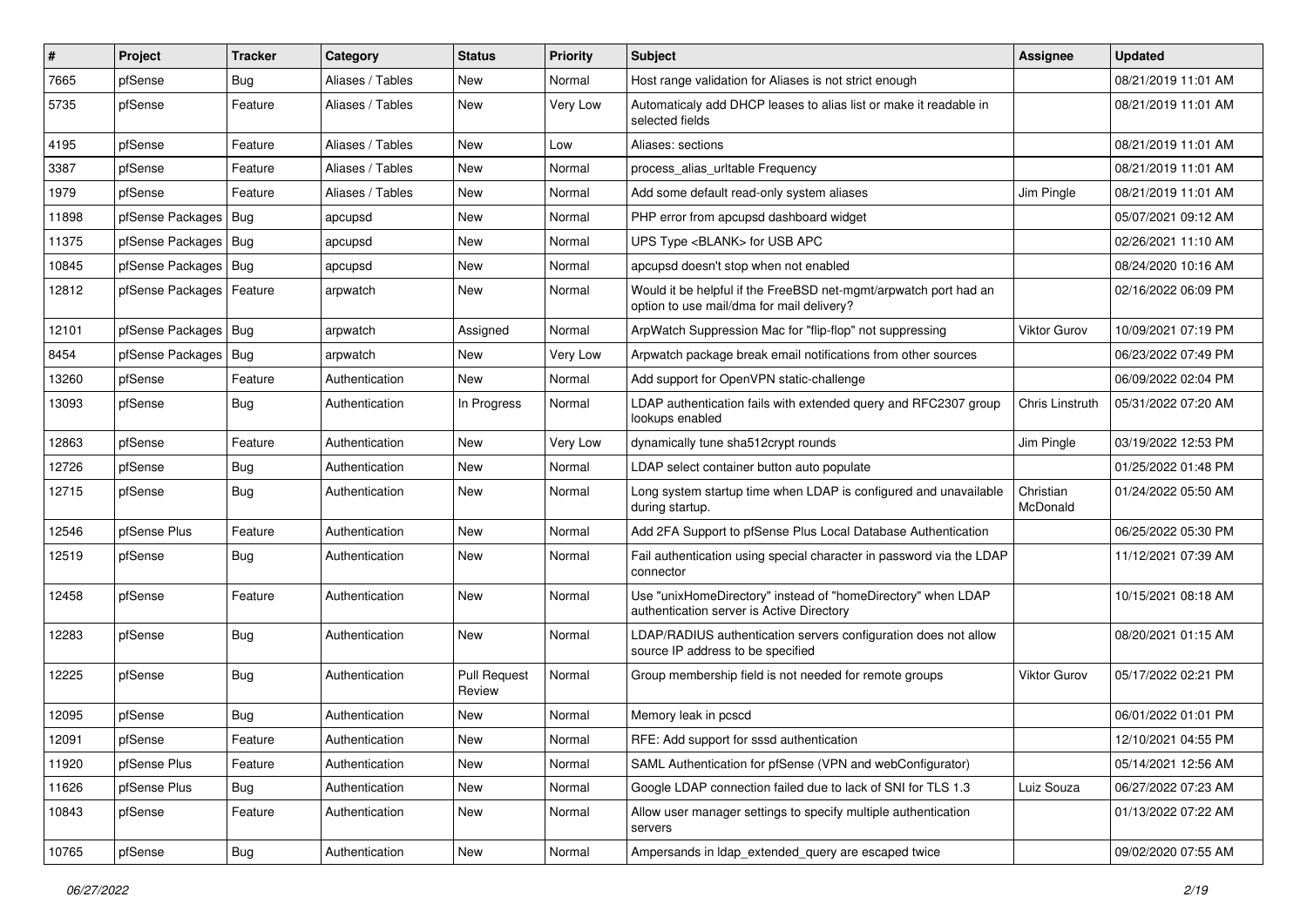| $\sharp$ | Project                | <b>Tracker</b> | Category         | <b>Status</b> | <b>Priority</b> | <b>Subject</b>                                                                                                                      | <b>Assignee</b>       | <b>Updated</b>      |
|----------|------------------------|----------------|------------------|---------------|-----------------|-------------------------------------------------------------------------------------------------------------------------------------|-----------------------|---------------------|
| 10352    | pfSense                | Bug            | Authentication   | <b>New</b>    | Very Low        | RADIUS authentication fails with MSCHAPv1 or MSCHAPv2 when<br>passwords contain international characters                            |                       | 06/20/2022 04:04 PM |
| 9937     | pfSense                | Feature        | Authentication   | <b>New</b>    | Normal          | OpenVPN Login User Privilege                                                                                                        |                       | 11/29/2019 08:46 AM |
| 9288     | pfSense                | Feature        | Authentication   | <b>New</b>    | Normal          | SSHGuard add pfSense signature in standard                                                                                          |                       | 08/14/2019 01:19 PM |
| 9222     | pfSense                | Feature        | Authentication   | <b>New</b>    | Normal          | Add sshguard log when release an IP                                                                                                 |                       | 08/14/2019 01:00 PM |
| 9165     | pfSense                | Feature        | Authentication   | <b>New</b>    | Normal          | only IPs can be added to sshguard whitelist                                                                                         |                       | 04/21/2022 12:39 PM |
| 8775     | pfSense                | Feature        | Authentication   | <b>New</b>    | Very Low        | Use SRV record for LDAP Authentication                                                                                              |                       | 05/06/2020 07:49 AM |
| 8694     | pfSense                | Feature        | Authentication   | <b>New</b>    | Very Low        | Client CA Auth for PFSense WebGui                                                                                                   |                       | 08/21/2019 09:25 AM |
| 8087     | pfSense                | <b>Bug</b>     | Authentication   | <b>New</b>    | Normal          | Provide Calling-Station-ID to RADIUS backed VPN connections                                                                         |                       | 06/06/2020 05:36 AM |
| 6742     | pfSense                | Feature        | Authentication   | <b>New</b>    | Normal          | OAuth2 authentication for OpenVPN (and for FreeRadius)                                                                              | Jim Thompson          | 10/19/2020 09:19 AM |
| 5825     | pfSense                | Feature        | Authentication   | <b>New</b>    | Normal          | Allow EAP-RADIUS for authentication servers                                                                                         |                       | 08/21/2019 10:32 AM |
| 5652     | pfSense                | <b>Bug</b>     | Authentication   | <b>New</b>    | Normal          | Radius IETF Class Group Assignment - Incorrect Standard                                                                             |                       | 08/13/2019 01:39 PM |
| 4242     | pfSense                | Feature        | Authentication   | <b>New</b>    | Normal          | Two Factor or OTP Authentication for Admin Interface                                                                                |                       | 01/04/2022 12:07 PM |
| 4098     | pfSense                | Feature        | Authentication   | <b>New</b>    | Normal          | Add option to force a password change on login                                                                                      |                       | 08/21/2019 10:31 AM |
| 11266    | pfSense Packages       | Feature        | AutoConfigBackup | <b>New</b>    | Very Low        | Give an option to list restore point in "reverse" order/latest at the top.                                                          |                       | 01/19/2021 06:58 PM |
| 12767    | pfSense Packages   Bug |                | Avahi            | New           | Normal          | Package radavahi-daemon does does not exist in current pfSense<br>version and it has been removed``` message on pfSense 2.7 restore |                       | 02/07/2022 11:28 AM |
| 12329    | pfSense Packages       | Feature        | Avahi            | <b>New</b>    | Normal          | Add optional floating firewall rules for IPv4 and IPv6                                                                              |                       | 02/09/2022 04:43 PM |
| 13039    | pfSense Packages       | Feature        | AWS VPC          | <b>New</b>    | Normal          | Handle transit gateway VPNs in the AWS VPN wizard                                                                                   |                       | 04/11/2022 07:31 AM |
| 9497     | pfSense Packages   Bug |                | AWS VPC          | <b>New</b>    | Normal          | AWS VPN Wizard: WebGUI times out.                                                                                                   |                       | 11/13/2019 10:07 AM |
| 9495     | pfSense Packages   Bug |                | AWS VPC          | <b>New</b>    | Normal          | AWS VPC VPN wizard produces incorrect config (SHA256 should<br>be SHA1)                                                             |                       | 08/19/2019 02:45 PM |
| 11098    | pfSense Packages   Bug |                | Backup           | Feedback      | Normal          | Backup Files and Directories plugin crashes firewall if /root specified<br>as backup location                                       | <b>Viktor Gurov</b>   | 12/23/2021 10:45 AM |
| 10900    | pfSense Packages   Bug |                | Backup           | Feedback      | Normal          | /packages/backup/backup.php?a=download&t=backup HTTP 504,<br>or Sends PHP Error Message as ASCII/Text file Named<br>pfsense.bak.tgz |                       | 04/05/2022 01:51 AM |
| 13289    | pfSense                | <b>Bug</b>     | Backup / Restore | <b>New</b>    | Low             | Attempting to restore a 0 byte "config.xml" prints an error that the<br>file cannot be read                                         |                       | 06/20/2022 10:46 AM |
| 13205    | pfSense Docs           | New Content    | Backup / Restore | Feedback      | Normal          | <b>ZFS Boot Environment documentation</b>                                                                                           | Christian<br>McDonald | 05/31/2022 10:55 AM |
| 12774    | pfSense                | Bug            | Backup / Restore | <b>New</b>    | Normal          | Picture widget image is not saved in backup                                                                                         |                       | 04/04/2022 04:48 AM |
| 12553    | pfSense                | Feature        | Backup / Restore | <b>New</b>    | Normal          | Auto Config Backup: Allow selecting multiple backups for deletion                                                                   |                       | 02/22/2022 04:27 AM |
| 12249    | pfSense                | <b>Bug</b>     | Backup / Restore | <b>New</b>    | Normal          | HAProxy causing failed ACB backups                                                                                                  |                       | 11/15/2021 11:58 PM |
| 11110    | pfSense                | <b>Bug</b>     | Backup / Restore | New           | Normal          | Backup file should be checked before restoring a specific area                                                                      |                       | 12/05/2020 02:50 PM |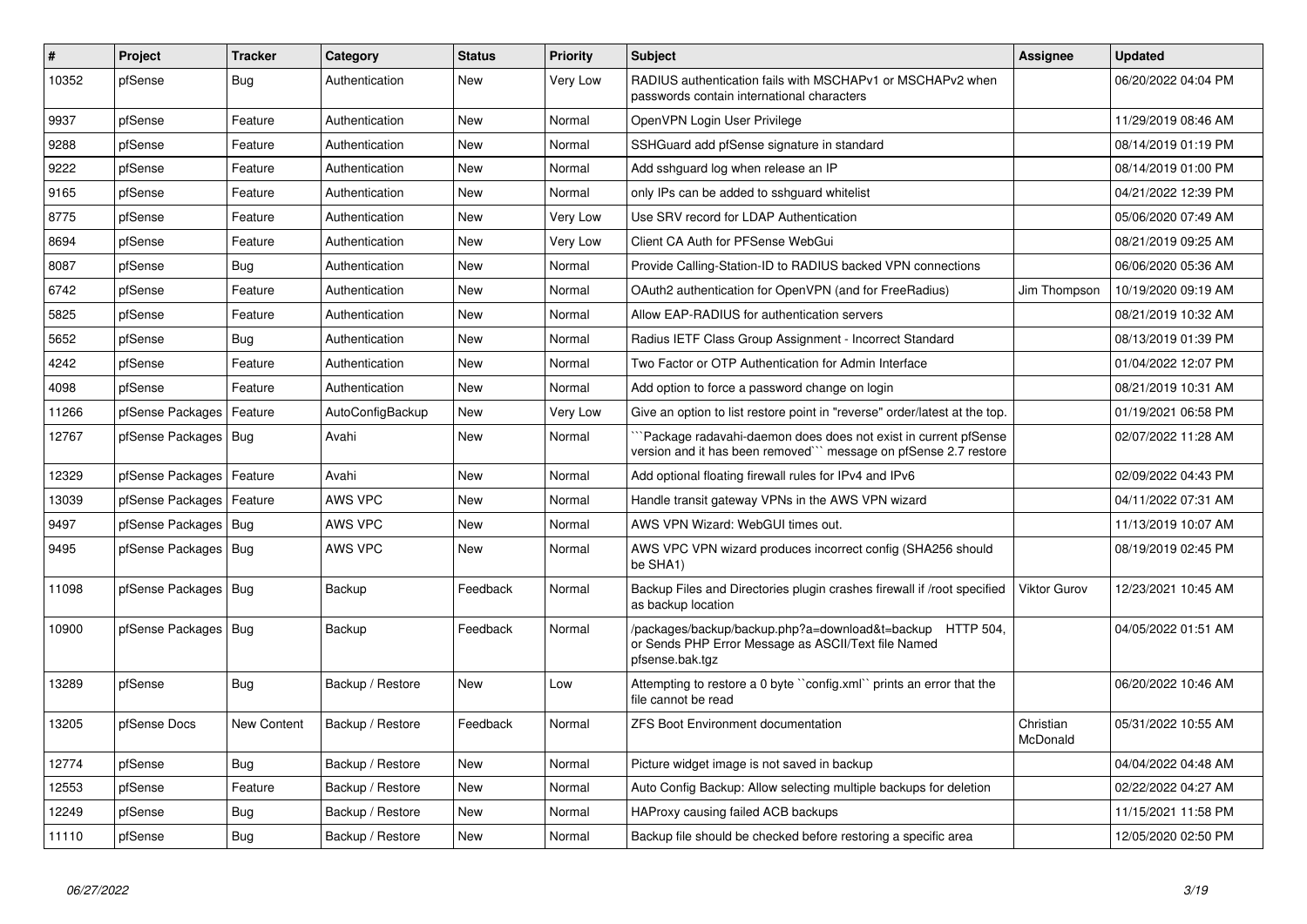| $\pmb{\#}$ | Project                       | <b>Tracker</b> | Category         | <b>Status</b> | <b>Priority</b> | <b>Subject</b>                                                                                           | <b>Assignee</b>     | <b>Updated</b>      |
|------------|-------------------------------|----------------|------------------|---------------|-----------------|----------------------------------------------------------------------------------------------------------|---------------------|---------------------|
| 9775       | pfSense                       | Feature        | Backup / Restore | New           | Normal          | AutoConfigBackup - Rolling per day/hour cap on changes, retention<br>policy                              |                     | 09/20/2019 09:19 AM |
| 8076       | pfSense                       | Bug            | Backup / Restore | New           | Normal          | User can easily apply an unusable interface configuration after<br>restore                               |                     | 08/14/2019 10:52 AM |
| 7757       | pfSense                       | Bug            | Backup / Restore | <b>New</b>    | Normal          | Auto Config Backup fails to upload unless Default Gateway is up                                          |                     | 08/16/2019 12:47 PM |
| 7688       | pfSense                       | Feature        | Backup / Restore | New           | Low             | AutoConfigBackup - Info Icon - username only                                                             |                     | 10/22/2017 10:46 AM |
| 6608       | pfSense                       | Feature        | Backup / Restore | New           | Low             | backup and restore dhcp                                                                                  |                     | 07/13/2016 04:09 PM |
| 4681       | pfSense                       | Feature        | Backup / Restore | New           | Normal          | AutoConfigBackup make a way to easily download a saved backup                                            |                     | 08/16/2019 12:46 PM |
| 3697       | pfSense                       | Feature        | Backup / Restore | New           | Normal          | New backup/restore area: Certificates                                                                    |                     | 03/11/2017 11:30 AM |
| 3696       | pfSense                       | Feature        | Backup / Restore | New           | Normal          | Multiple items backup/restore                                                                            |                     | 06/06/2014 02:33 PM |
| 1738       | pfSense                       | <b>Bug</b>     | Backup / Restore | New           | Very Low        | Restore fails when username in backup is not matching                                                    |                     | 12/11/2021 07:51 PM |
| 1367       | pfSense                       | Feature        | Backup / Restore | New           | Normal          | Input validation on partial config restores                                                              |                     | 03/21/2011 01:16 AM |
| 286        | pfSense                       | Feature        | Backup / Restore | New           | Normal          | Backup/restore users individually                                                                        |                     | 01/09/2021 03:48 PM |
| 13114      | pfSense Packages              | Bug            | <b>BIND</b>      | Feedback      | Normal          | BIND calls rndc in rc stop when named is not running                                                     | <b>Stuart Wyatt</b> | 05/04/2022 12:41 PM |
| 13002      | pfSense Packages   Regression |                | <b>BIND</b>      | Feedback      | Normal          | BIND 9.16 13 could not find existing DNSSEC keys at<br>/cf/named/etc/namedb/keys due to directory change | <b>Viktor Gurov</b> | 03/31/2022 12:14 PM |
| 12869      | pfSense Packages   Bug        |                | <b>BIND</b>      | Feedback      | Normal          | Bind DNS Package AAAA filtering Broken on new ZFS Installs                                               | Viktor Gurov        | 03/09/2022 12:38 PM |
| 11634      | pfSense Packages              | Regression     | <b>BIND</b>      | New           | Normal          | bind hangs when pfsense is reconnecting as an openvpn client to a<br>TUN openvpn server                  |                     | 03/14/2021 07:23 AM |
| 11563      | pfSense Packages   Bug        |                | <b>BIND</b>      | New           | High            | BIND GUI writes TXT records > 255 characters                                                             |                     | 02/27/2021 07:11 AM |
| 11343      | pfSense Packages              | Bug            | <b>BIND</b>      | Feedback      | Low             | Invalid link to pfSense-pkg-bind changelog                                                               | Viktor Gurov        | 04/05/2022 08:12 AM |
| 11074      | pfSense Packages   Bug        |                | <b>BIND</b>      | New           | Low             | bind Zone Settings Zones, Save button opens "Confirmation<br>required to save changes"                   |                     | 11/16/2020 11:08 AM |
| 10760      | pfSense Packages   Bug        |                | <b>BIND</b>      | New           | High            | pfSense BIND 9.14.12 server terminates due to assertion failure                                          |                     | 07/11/2020 04:53 PM |
| 10693      | pfSense Packages   Bug        |                | <b>BIND</b>      | New           | Normal          | pfSense Bind Zone Editor UI does not update zone serial number<br>when a change is made                  |                     | 09/01/2021 12:51 AM |
| 10445      | pfSense Packages              | Bug            | <b>BIND</b>      | Feedback      | Normal          | BIND crashed when added RPZ. rpz is not a master or slave zone.                                          |                     | 04/21/2022 12:40 PM |
| 10330      | pfSense Packages   Bug        |                | <b>BIND</b>      | Feedback      | Normal          | BIND zone configuration displays wrong DS resource record with<br>inline DNSSEC signing enabled          |                     | 04/21/2022 12:40 PM |
| 9916       | pfSense Packages   Feature    |                | <b>BIND</b>      | Feedback      | Normal          | Check allow-transfer in custom option when the zone is slave                                             |                     | 04/21/2022 12:40 PM |
| 8199       | pfSense Packages   Feature    |                | <b>BIND</b>      | New           | Normal          | Support reordering and/or sort alphabetically across BIND package                                        |                     | 12/12/2017 02:05 AM |
| 8197       | pfSense Packages   Bug        |                | <b>BIND</b>      | New           | Normal          | BIND UI fails to properly update zone with inline DNSSEC signing<br>enabled                              |                     | 02/18/2019 05:23 PM |
| 8146       | pfSense Packages              | Feature        | <b>BIND</b>      | <b>New</b>    | Normal          | Zone Domain Records more powerfull for BIND Zones                                                        |                     | 08/13/2019 09:39 AM |
| 12782      | pfSense                       | Todo           | Build / Release  | New           | Normal          | Disable compatibility flag                                                                               | <b>Brad Davis</b>   | 05/17/2022 02:33 PM |
| 4472       | pfSense                       | Feature        | Build / Release  | New           | Normal          | Cryptographically sign every (sub-)release                                                               |                     | 08/13/2019 12:53 PM |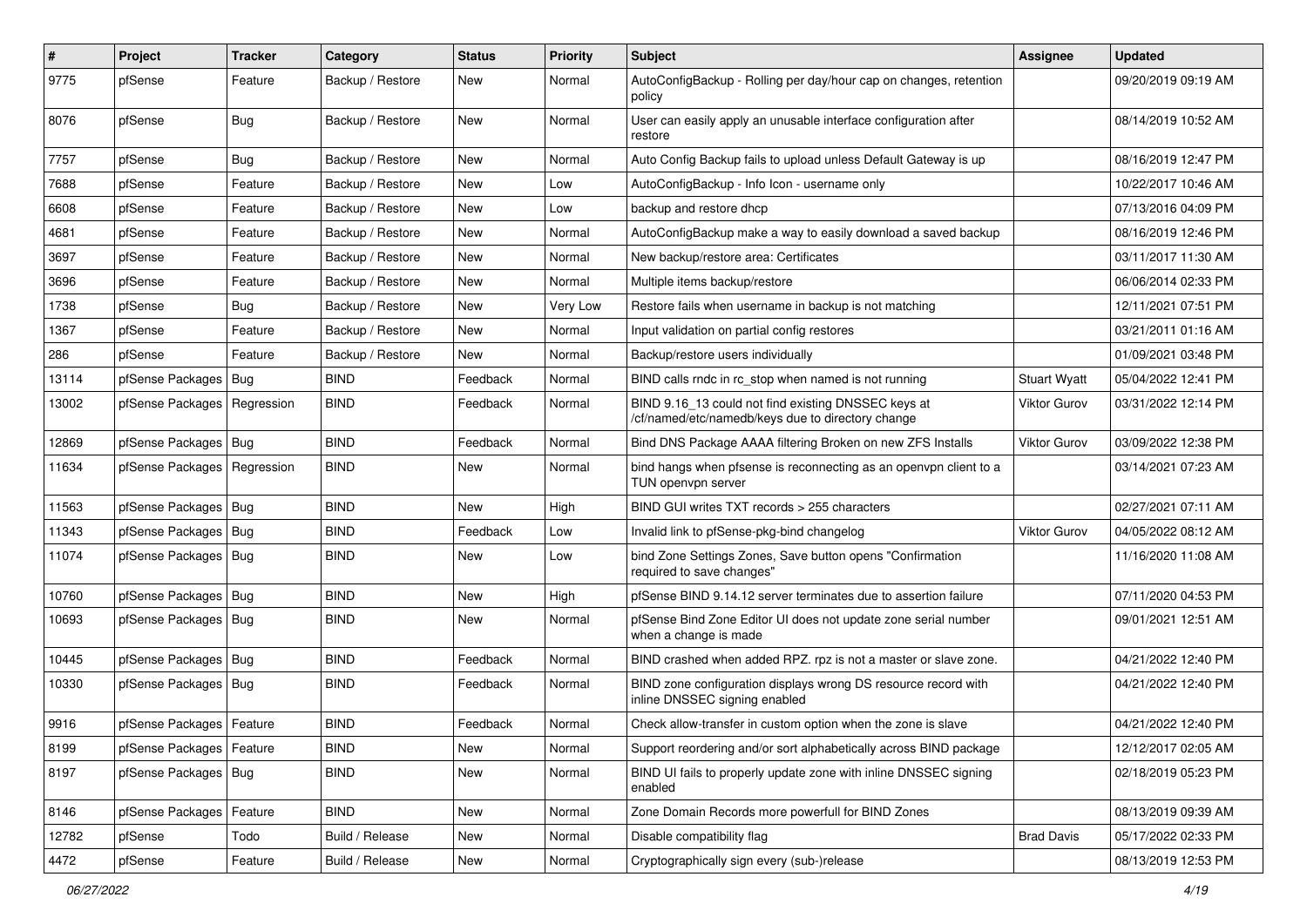| #     | Project      | <b>Tracker</b> | Category              | <b>Status</b>                 | <b>Priority</b> | <b>Subject</b>                                                                                                          | Assignee          | <b>Updated</b>      |
|-------|--------------|----------------|-----------------------|-------------------------------|-----------------|-------------------------------------------------------------------------------------------------------------------------|-------------------|---------------------|
| 13290 | pfSense      | Regression     | Captive Portal        | Feedback                      | Normal          | My PfSense version 2.7 is returning the error "dummynet bad switch<br>21" every time I activate my Captive Portals (7). |                   | 06/20/2022 06:01 PM |
| 13272 | pfSense      | <b>Bug</b>     | Captive Portal        | <b>Pull Request</b><br>Review | Very Low        | Voucher CSV output has leading space before voucher code                                                                | Jim Pingle        | 06/13/2022 10:27 AM |
| 13229 | pfSense Docs | Todo           | Captive Portal        | Feedback                      | Normal          | Update documentation for IPFW to PF transition for Limiters and<br><b>Captive Portal</b>                                | Jim Pingle        | 05/27/2022 03:04 PM |
| 13226 | pfSense      | Bug            | Captive Portal        | Confirmed                     | Normal          | Captive Portal doesn't disconnect established OpenVPN link                                                              | Reid<br>Linnemann | 05/30/2022 10:38 AM |
| 13220 | pfSense      | Feature        | Captive Portal        | New                           | Very Low        | Voucher per-roll bandwidth restrictions and traffic quotas                                                              |                   | 05/26/2022 08:16 AM |
| 13219 | pfSense      | Feature        | Captive Portal        | <b>New</b>                    | Very Low        | Enable/Disable single voucher roll                                                                                      |                   | 05/26/2022 08:14 AM |
| 13215 | pfSense      | Bug            | Captive Portal        | Assigned                      | Normal          | Allowed MAC/IP/Hostname traffic counts for authorized users                                                             | Reid<br>Linnemann | 05/31/2022 05:31 PM |
| 12730 | pfSense      | Bug            | Captive Portal        | <b>New</b>                    | Normal          | RADIUS accounting does not work if WAN is down                                                                          |                   | 01/26/2022 05:13 AM |
| 12648 | pfSense      | Bug            | Captive Portal        | New                           | Normal          | Undocumented variables 'listenporthttp' and 'listenporthttps'                                                           |                   | 12/28/2021 10:44 AM |
| 12467 | pfSense      | Bug            | Captive Portal        | <b>New</b>                    | Normal          | CP error on client disconnect after reboot                                                                              |                   | 10/17/2021 05:35 AM |
| 12357 | pfSense      | Bug            | Captive Portal        | New                           | Normal          | Captive Portal popup Logout button loads full login page in popup<br>when clicked                                       |                   | 10/27/2021 12:10 PM |
| 11379 | pfSense      | Feature        | Captive Portal        | <b>New</b>                    | Normal          | <b>Template Roll Printer</b>                                                                                            |                   | 02/07/2021 05:26 AM |
| 11189 | pfSense      | Feature        | Captive Portal        | <b>New</b>                    | Normal          | Captive Portal - Tarpit option                                                                                          |                   | 12/23/2020 06:44 PM |
| 9970  | pfSense      | Feature        | Captive Portal        | <b>New</b>                    | Low             | Captive Portal and SAML2 Integration                                                                                    | Mauro Braggio     | 10/12/2020 07:39 AM |
| 9627  | pfSense      | Feature        | Captive Portal        | <b>New</b>                    | Normal          | Captive Portal only shows authenticated users                                                                           |                   | 08/14/2019 02:48 PM |
| 7971  | pfSense      | Feature        | Captive Portal        | <b>New</b>                    | Normal          | Allow import, export and synchronization of MACs under Captive<br>Portal service                                        |                   | 10/19/2017 04:56 AM |
| 7553  | pfSense      | Bug            | Captive Portal        | Confirmed                     | Very Low        | Captive portal on a parent interface blocks traffic on VLAN interfaces<br>too                                           |                   | 08/19/2018 03:15 PM |
| 6956  | pfSense      | Feature        | Captive Portal        | <b>New</b>                    | Normal          | Allow more control over concurrent logins                                                                               |                   | 11/23/2016 12:01 PM |
| 5658  | pfSense      | <b>Bug</b>     | Captive Portal        | Confirmed                     | Low             | Files with the same name cannot be uploaded to multiple captive<br>portal zones                                         |                   | 12/18/2015 07:19 PM |
| 4724  | pfSense      | Feature        | Captive Portal        | <b>New</b>                    | Low             | Captive Portal Status Add Client Hostname                                                                               |                   | 05/22/2015 08:38 AM |
| 3377  | pfSense      | Feature        | Captive Portal        | <b>New</b>                    | Normal          | OAuth2 authentication in captive portal                                                                                 | Jim Thompson      | 10/19/2020 09:13 AM |
| 3053  | pfSense      | Feature        | Captive Portal        | <b>New</b>                    | Normal          | Automatically add DHCP static addresses to CP passthru-mac                                                              |                   | 06/21/2013 11:54 AM |
| 2963  | pfSense      | Feature        | Captive Portal        | <b>New</b>                    | Normal          | Captive Portal MAC authentication request                                                                               |                   | 08/22/2017 09:09 PM |
| 2573  | pfSense      | Feature        | Captive Portal        | <b>New</b>                    | Normal          | Captive Portal support of RADIUS POD (Packet of Disconnect)                                                             |                   | 10/17/2016 03:14 AM |
| 2545  | pfSense      | Feature        | Captive Portal        | <b>New</b>                    | Low             | CaptivePortal: Custom "Re-authenticate every x minutes"                                                                 |                   | 07/08/2012 05:21 PM |
| 2025  | pfSense      | Feature        | <b>Captive Portal</b> | <b>New</b>                    | Normal          | Captive Portal: Easy accessible Logout page instead of Logout<br>pop-up window                                          |                   | 02/06/2016 04:59 AM |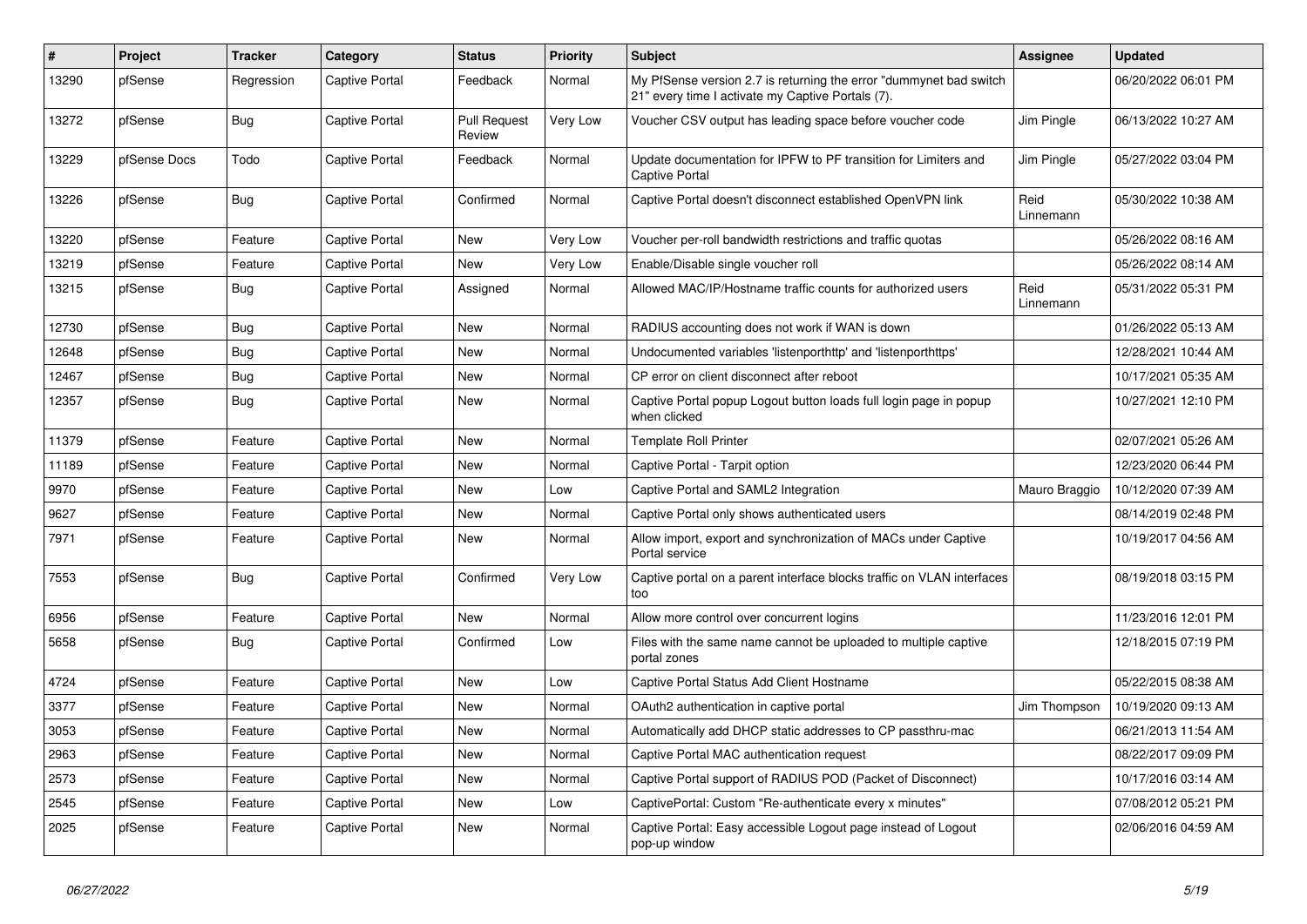| #     | Project                    | Tracker    | Category              | <b>Status</b>                 | <b>Priority</b> | Subject                                                                                                 | <b>Assignee</b>   | <b>Updated</b>      |
|-------|----------------------------|------------|-----------------------|-------------------------------|-----------------|---------------------------------------------------------------------------------------------------------|-------------------|---------------------|
| 1924  | pfSense                    | Feature    | Captive Portal        | New                           | Normal          | Ability of CP's allowed IP addresses to use aliases                                                     |                   | 07/26/2018 04:28 AM |
| 1831  | pfSense                    | Feature    | Captive Portal        | <b>New</b>                    | Normal          | Captive portal IPv6 support                                                                             | Reid<br>Linnemann | 05/25/2022 07:57 AM |
| 1675  | pfSense                    | <b>Bug</b> | <b>Captive Portal</b> | <b>New</b>                    | Normal          | Captive portal logout problems with pop-up blockers.                                                    | Jared Dillard     | 03/28/2016 01:37 PM |
| 385   | pfSense                    | Feature    | Captive Portal        | <b>New</b>                    | Normal          | Reverse captive portal                                                                                  |                   | 08/13/2019 12:23 PM |
| 13110 | pfSense                    | <b>Bug</b> | CARP                  | New                           | Very Low        | changing CARP VIP address does not update outbound NAT<br>interface IP                                  |                   | 05/03/2022 02:52 PM |
| 8567  | pfSense                    | <b>Bug</b> | CARP                  | <b>New</b>                    | Normal          | Using IPv6 VIP alias for services may affect CARP IPv6 VIP work                                         |                   | 06/12/2018 01:26 PM |
| 8566  | pfSense                    | <b>Bug</b> | CARP                  | New                           | Normal          | Wrong IPv6 source in NS request in case using of IPv6 alias                                             |                   | 06/12/2018 01:26 PM |
| 8100  | pfSense                    | <b>Bug</b> | CARP                  | <b>New</b>                    | Normal          | pfsync Initially Deletes States on Primary for Connections<br>Established through Secondary             | Luiz Souza        | 02/08/2022 12:59 PM |
| 7648  | pfSense                    | <b>Bug</b> | CARP                  | <b>New</b>                    | Very Low        | SPAN ports on an interface renders CARP HA inoperative                                                  |                   | 06/14/2017 09:19 PM |
| 5849  | pfSense                    | <b>Bug</b> | CARP                  | <b>New</b>                    | Normal          | Routing fail on CARP IPsec                                                                              |                   | 12/18/2021 04:41 PM |
| 4845  | pfSense                    | <b>Bug</b> | CARP                  | Confirmed                     | High            | CARP preemption doesn't switch to backup where connectivity<br>between systems is lost but not NIC link |                   | 07/28/2015 07:55 AM |
| 2218  | pfSense                    | Feature    | CARP                  | <b>New</b>                    | Normal          | Ability to delay CARP master status at boot time                                                        |                   | 03/03/2021 11:57 AM |
| 2099  | pfSense                    | Todo       | CARP                  | New                           | Normal          | Remove "queue" from CARP traffic                                                                        |                   | 01/19/2012 10:59 AM |
| 13063 | pfSense Packages   Feature |            | Cellular              | <b>Pull Request</b><br>Review | Normal          | Cellular package shall support more modems and NMEA port                                                |                   | 05/06/2022 02:38 PM |
| 10796 | pfSense Packages   Feature |            | Cellular              | Feedback                      | Normal          | Huawei ME909u-521 support                                                                               |                   | 04/21/2022 12:40 PM |
| 13305 | pfSense                    | Feature    | Certificates          | New                           | Normal          | Certificate Revocation page should show expiration date                                                 |                   | 06/27/2022 10:26 AM |
| 12894 | pfSense Plus               | <b>Bug</b> | Certificates          | New                           | Low             | duplicating freshly created certificates through refreshing                                             |                   | 03/03/2022 02:35 PM |
| 12737 | pfSense                    | <b>Bug</b> | Certificates          | New                           | Normal          | CApath is not defined by default in curl                                                                |                   | 05/17/2022 02:30 PM |
| 11203 | pfSense                    | <b>Bug</b> | Certificates          | <b>New</b>                    | Normal          | certificate manager very slow                                                                           |                   | 12/31/2020 11:57 AM |
| 10258 | pfSense                    | Feature    | Certificates          | <b>New</b>                    | Very Low        | allow to sign CA                                                                                        |                   | 02/20/2020 04:20 AM |
| 9889  | pfSense                    | <b>Bug</b> | Certificates          | New                           | Very Low        | CRL check for Intermediate CA CRLs fails                                                                | Jim Pingle        | 11/08/2019 11:03 AM |
| 7289  | pfSense                    | <b>Bug</b> | Certificates          | New                           | Low             | Generating 4096bit Certificate                                                                          |                   | 08/14/2019 09:56 AM |
| 2276  | pfSense                    | Feature    | Certificates          | New                           | Normal          | Remote CRL fetch support                                                                                |                   | 02/06/2016 04:14 AM |
| 1268  | pfSense                    | Feature    | Certificates          | New                           | Normal          | Allow mass renewing of certs                                                                            |                   | 11/01/2019 03:17 PM |
| 1257  | pfSense                    | Feature    | Certificates          | <b>Pull Request</b><br>Review | Normal          | Handle encypted CA/Certificate private keys                                                             |                   | 10/12/2020 07:12 AM |
| 13291 | pfSense Docs               | Todo       | Configuration         | New                           | Low             | Notification documentation                                                                              |                   | 06/21/2022 10:22 AM |
| 12402 | pfSense Docs               | Todo       | Configuration         | New                           | Normal          | Feedback on Configuration - Advanced Configuration Options -<br><b>Notifications</b>                    |                   | 09/24/2021 12:46 AM |
| 12098 | pfSense Docs               | Correction | Configuration         | New                           | Normal          | Feedback on pfSense Configuration Recipes - Accessing a<br>CPE/Modem from Inside the Firewall           |                   | 07/02/2021 02:30 AM |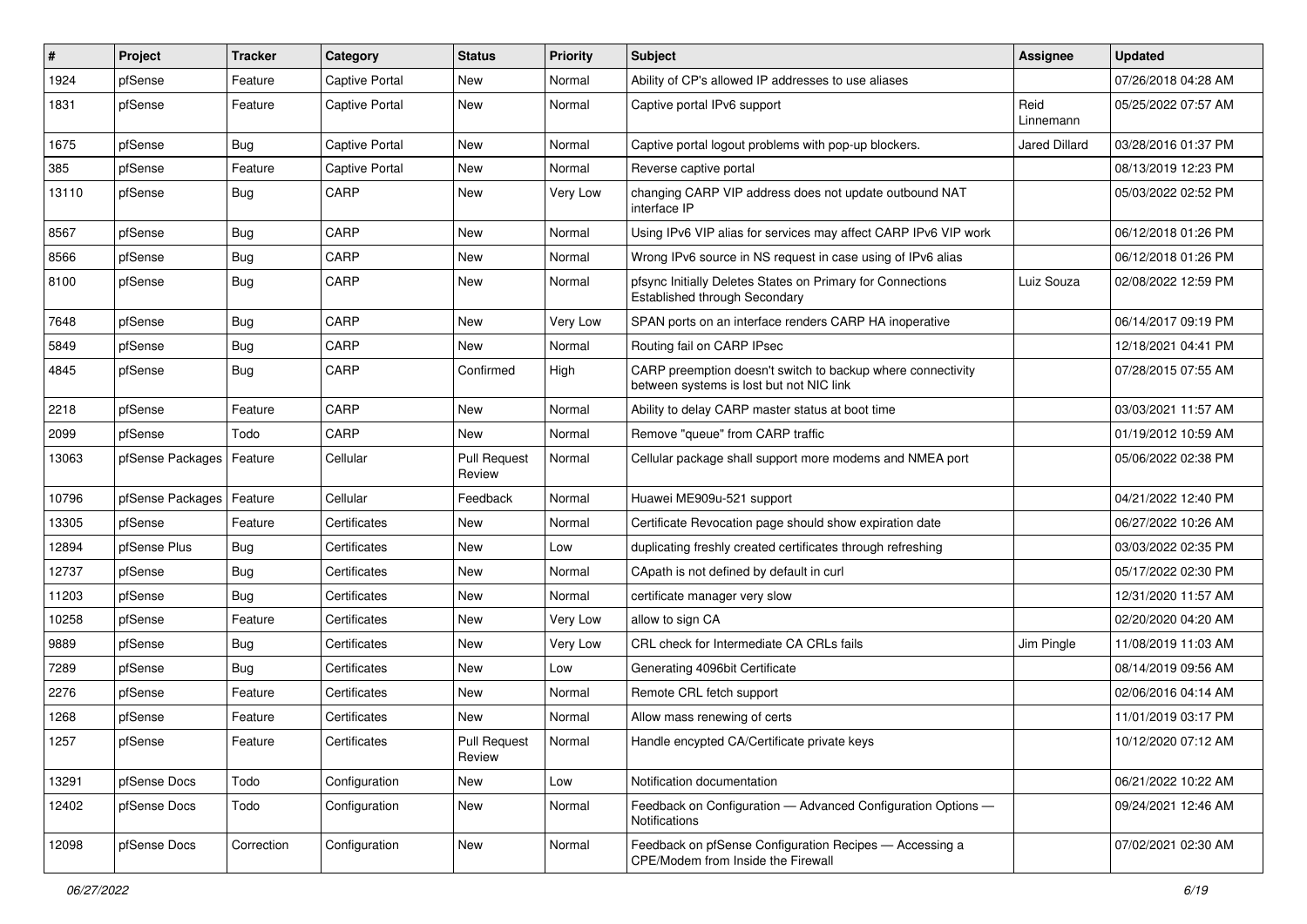| $\#$  | Project          | <b>Tracker</b> | Category                 | <b>Status</b>                 | <b>Priority</b> | Subject                                                                                                               | Assignee              | <b>Updated</b>      |
|-------|------------------|----------------|--------------------------|-------------------------------|-----------------|-----------------------------------------------------------------------------------------------------------------------|-----------------------|---------------------|
| 13288 | pfSense          | Bug            | Configuration<br>Backend | New                           | Normal          | Encode FreeRADIUS Custom Options                                                                                      |                       | 06/20/2022 10:36 AM |
| 13287 | pfSense          | Feature        | Configuration<br>Backend | New                           | Normal          | Encode OpenVPN Custom Options                                                                                         |                       | 06/20/2022 10:33 AM |
| 12483 | pfSense          | Bug            | Configuration<br>Backend | <b>New</b>                    | Normal          | GUI creates inconsistent config.xml                                                                                   |                       | 10/23/2021 06:48 AM |
| 10833 | pfSense          | <b>Bug</b>     | Configuration<br>Backend | New                           | Normal          | unbound exits on configuration error when link status flaps on LAN<br>interface                                       |                       | 08/13/2020 11:53 PM |
| 6398  | pfSense          | <b>Bug</b>     | Configuration<br>Backend | <b>New</b>                    | Normal          | If config cannot be loaded due to corruption or bug, it isn't handled<br>gracefully (just stops)                      |                       | 08/13/2019 01:23 PM |
| 5902  | pfSense          | Todo           | Configuration<br>Backend | New                           | Normal          | Use a common place for default values                                                                                 |                       | 08/13/2019 12:53 PM |
| 3895  | pfSense          | Feature        | Configuration<br>Backend | <b>New</b>                    | Normal          | Timeout for "Apply change"                                                                                            |                       | 01/25/2021 08:07 AM |
| 13268 | pfSense          | Todo           | Console Menu             | Ready To Test                 | Normal          | columns don't align nicely in console with medium-long interface<br>names                                             |                       | 06/12/2022 10:32 PM |
| 13258 | pfSense          | Bug            | Console Menu             | <b>Pull Request</b><br>Review | Low             | secret menu option 100                                                                                                | Jim Pingle            | 06/12/2022 01:44 PM |
| 13249 | pfSense          | <b>Bug</b>     | Console Menu             | <b>New</b>                    | Normal          | Running playback comands multiple times results in PHP error                                                          |                       | 06/06/2022 07:02 AM |
| 7747  | pfSense          | Feature        | Console Menu             | New                           | Normal          | Minor UI Tweak: Make hitting enter on the console (esp via SSH)<br>should not log you out, but simply redraw the menu |                       | 08/01/2017 04:03 PM |
| 6469  | pfSense          | Feature        | Console Menu             | <b>New</b>                    | Normal          | Improve help + self documentation in console PHP shell                                                                |                       | 08/13/2019 01:23 PM |
| 2693  | pfSense          | Feature        | Console Menu             | New                           | Normal          | Allow mapping mapping non-physical interfaces via console                                                             | Mathieu Simon         | 11/27/2012 03:00 PM |
| 11970 | pfSense Packages | Bug            | Coreboot                 | <b>New</b>                    | Normal          | Netgate Firmware Upgrade Doesn't Work on XG-2758                                                                      |                       | 04/21/2022 12:39 PM |
| 13074 | pfSense Plus     | Bug            | Cryptographic<br>Modules | New                           | Normal          | AES-GCM with SafeXcel on Netgate 2100 causes MBUF overload                                                            |                       | 06/12/2022 11:14 AM |
| 12658 | pfSense Packages | Feature        | darkstat                 | <b>New</b>                    | Normal          | Adding prometheus metrics to darkstat                                                                                 |                       | 05/27/2022 09:44 PM |
| 13183 | pfSense Plus     | Regression     | Dashboard                | Feedback                      | High            | ZFS module is loaded on systems without ZFS                                                                           | Christian<br>McDonald | 05/23/2022 10:11 AM |
| 13168 | pfSense          | Feature        | Dashboard                | <b>New</b>                    | Low             | Multiple Dashboard views for a single user                                                                            |                       | 05/16/2022 07:53 AM |
| 13165 | pfSense          | Feature        | Dashboard                | <b>Pull Request</b><br>Review | Normal          | Feat: live update for Services dashboard widget                                                                       |                       | 05/15/2022 01:48 AM |
| 12673 | pfSense          | <b>Bug</b>     | Dashboard                | <b>Pull Request</b><br>Review | Normal          | Firewall Logs Widget fails to update at intervals below 5 seconds.                                                    | Viktor Gurov          | 05/17/2022 02:20 PM |
| 11759 | pfSense          | <b>Bug</b>     | Dashboard                | New                           | Normal          | Traffic graphs on dashboard double upload on pppoe links                                                              |                       | 12/30/2021 04:00 AM |
| 10401 | pfSense          | Feature        | Dashboard                | New                           | Normal          | Request: ability to sort/separate stopped/running Service(s) on<br>Dashboard -> Services Status widget                |                       | 03/31/2020 04:48 PM |
| 10395 | pfSense          | Feature        | Dashboard                | New                           | Low             | Add Dashboard System Information support for more PC Engines<br><b>APU</b> boards                                     |                       | 02/17/2022 01:02 AM |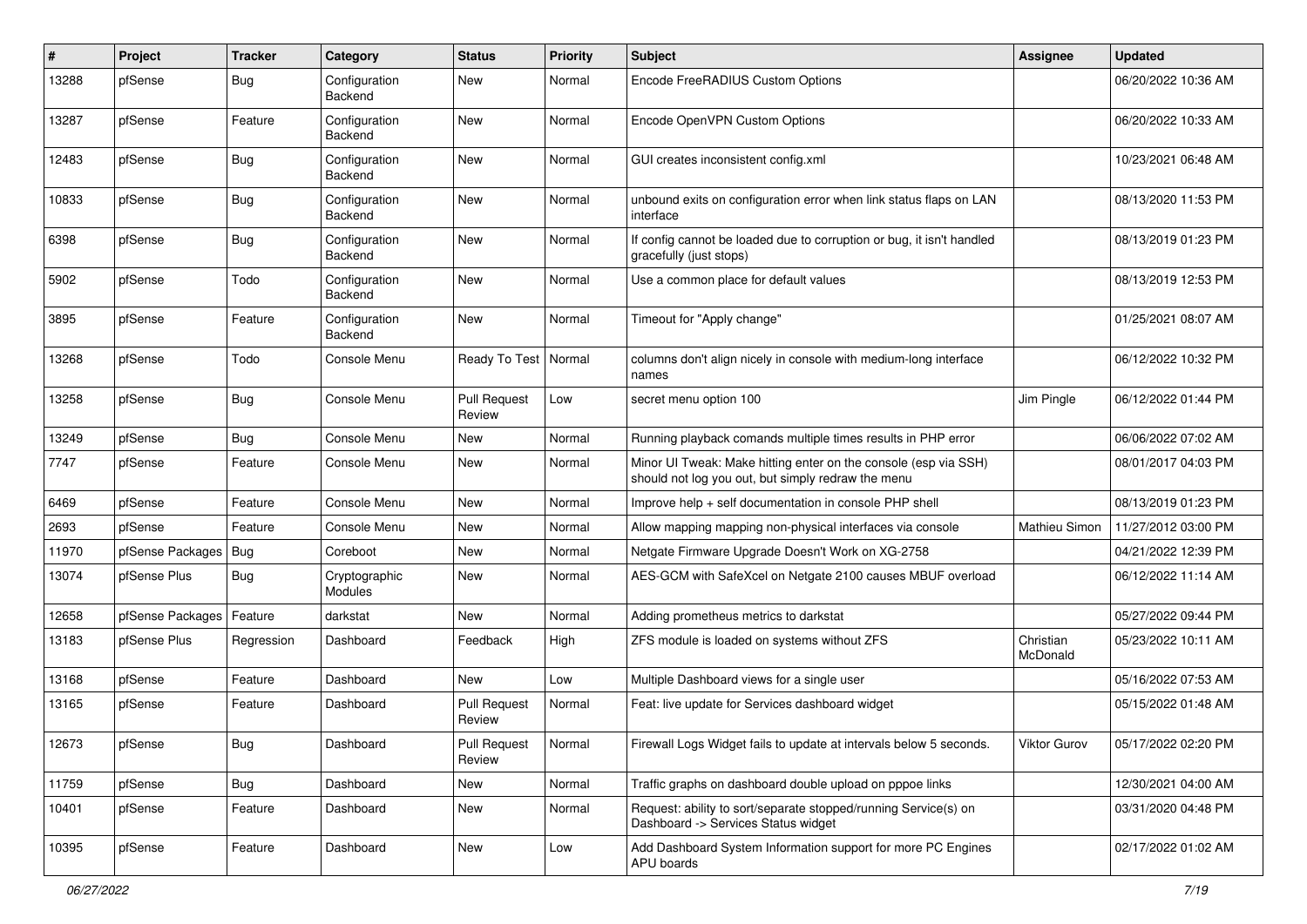| #     | Project      | Tracker     | Category        | <b>Status</b> | <b>Priority</b> | Subject                                                                                          | <b>Assignee</b> | <b>Updated</b>      |
|-------|--------------|-------------|-----------------|---------------|-----------------|--------------------------------------------------------------------------------------------------|-----------------|---------------------|
| 10280 | pfSense      | Feature     | Dashboard       | New           | Low             | <b>DHCP Leases widget</b>                                                                        |                 | 11/07/2020 09:18 PM |
| 9677  | pfSense      | <b>Bug</b>  | Dashboard       | New           | Normal          | Dashboard hangs when widget needs data from a remote host which<br>is down                       |                 | 08/13/2019 09:15 AM |
| 9353  | pfSense      | <b>Bug</b>  | Dashboard       | <b>New</b>    | Low             | PHPSession errors from limited access to dashboard and widgets                                   |                 | 10/06/2020 09:31 AM |
| 8458  | pfSense      | Feature     | Dashboard       | New           | Low             | Allow reordering of interface widget                                                             |                 | 08/14/2019 10:52 AM |
| 8157  | pfSense      | <b>Bug</b>  | Dashboard       | New           | Very Low        | Traffic Graph clutter from time to time                                                          |                 | 12/03/2017 06:40 AM |
| 7974  | pfSense      | Feature     | Dashboard       | New           | Normal          | <b>ZFS RAID Monitor Not available</b>                                                            |                 | 08/20/2019 01:34 PM |
| 7934  | pfSense      | Feature     | Dashboard       | New           | Very Low        | format support phone# for international use                                                      |                 | 10/12/2017 04:38 PM |
| 7857  | pfSense      | <b>Bug</b>  | Dashboard       | New           | Very Low        | Interfaces Widget U/I fails to wrap IPV6 addresses when the string is<br>too wide for the widget |                 | 08/13/2019 09:15 AM |
| 7788  | pfSense      | <b>Bug</b>  | Dashboard       | New           | Low             | Irregular updating of widgets like cpu/uptime on system widget.                                  |                 | 08/21/2019 09:03 AM |
| 7387  | pfSense      | <b>Bug</b>  | Dashboard       | New           | Low             | New Traffic Graph in dashboard resets inverted view to normal view                               | Jared Dillard   | 12/11/2021 08:14 PM |
| 7182  | pfSense      | Feature     | Dashboard       | New           | Normal          | Break up System Widget on the Dashboard                                                          |                 | 08/21/2019 08:59 AM |
| 7113  | pfSense      | Bug         | Dashboard       | New           | Normal          | Interface name in Traffic Graphs                                                                 |                 | 12/31/2021 05:40 PM |
| 6390  | pfSense      | Todo        | Dashboard       | New           | Low             | Autoscale from Traffic Graph not correct size (big graphs)                                       |                 | 05/23/2016 01:38 PM |
| 5567  | pfSense      | Feature     | Dashboard       | New           | Low             | CARP status widget does not update in real time                                                  |                 | 08/20/2019 03:33 PM |
| 4646  | pfSense      | Feature     | Dashboard       | New           | Normal          | Recover valuable vertical screen real estate in dashboard                                        |                 | 04/20/2015 07:46 PM |
| 3411  | pfSense      | <b>Bug</b>  | Dashboard       | New           | Low             | Interfaces and statistics dashboard widgets very slow with large<br>numbers of interfaces        |                 | 01/24/2014 02:09 AM |
| 2479  | pfSense      | Feature     | Dashboard       | <b>New</b>    | Normal          | Allow reordering of the traffic graphs on the dashboard                                          |                 | 06/08/2012 04:13 PM |
| 7244  | pfSense      | Feature     | Developer Tools | <b>New</b>    | Normal          | Publish pfsense as a Vagrant Basebox                                                             |                 | 01/29/2019 04:09 AM |
| 1219  | pfSense      | Feature     | Developer Tools | New           | Low             | Ship DTRACE enabled kernels in the images                                                        |                 | 07/26/2017 03:14 AM |
| 11471 | pfSense Docs | Todo        | Development     | <b>New</b>    | Low             | Feedback on Development - Developing Packages                                                    | Jim Pingle      | 02/19/2021 02:52 PM |
| 11071 | pfSense Docs | New Content | <b>DHCP</b>     | New           | Normal          | Feedback on Services - IPv6 Router Advertisements                                                | Jim Pingle      | 12/08/2020 09:25 AM |
| 8852  | pfSense Docs | Correction  | <b>DHCP</b>     | New           | Normal          | [feedback form] Unclear about "Client Identifier" in a static mapping                            | Jim Pingle      | 09/23/2020 02:30 PM |
| 13273 | pfSense      | <b>Bug</b>  | DHCP (IPv4)     | New           | Normal          | dhclient can use conflicting recorded leases                                                     |                 | 06/14/2022 11:07 AM |
| 13263 | pfSense      | <b>Bug</b>  | DHCP (IPv4)     | New           | Low             | Deleting a static DHCP entry when the related IP is not in the arp<br>table spams the log        |                 | 06/10/2022 11:18 AM |
| 13256 | pfSense      | Feature     | DHCP (IPv4)     | <b>New</b>    | Normal          | Better handling of duplicate IPs in static DHCP assignments                                      |                 | 06/11/2022 04:51 PM |
| 13250 | pfSense      | Todo        | DHCP (IPv4)     | New           | Very Low        | Clean up DHCP Server option language                                                             | Jim Pingle      | 06/06/2022 07:32 AM |
| 13217 | pfSense      | Bug         | DHCP (IPv4)     | New           | Normal          | dhclient using default pid file location which does not exist                                    | Viktor Gurov    | 05/26/2022 08:09 AM |
| 12959 | pfSense      | <b>Bug</b>  | DHCP (IPv4)     | Feedback      | Normal          | dhcplease process wrongly update host file if client-hostname is<br>empty                        |                 | 03/28/2022 10:26 AM |
| 12922 | pfSense      | Bug         | DHCP (IPv4)     | New           | Normal          | Classless static routes received on DHCP WAN can override chosen<br>default gateway              |                 | 03/28/2022 10:08 AM |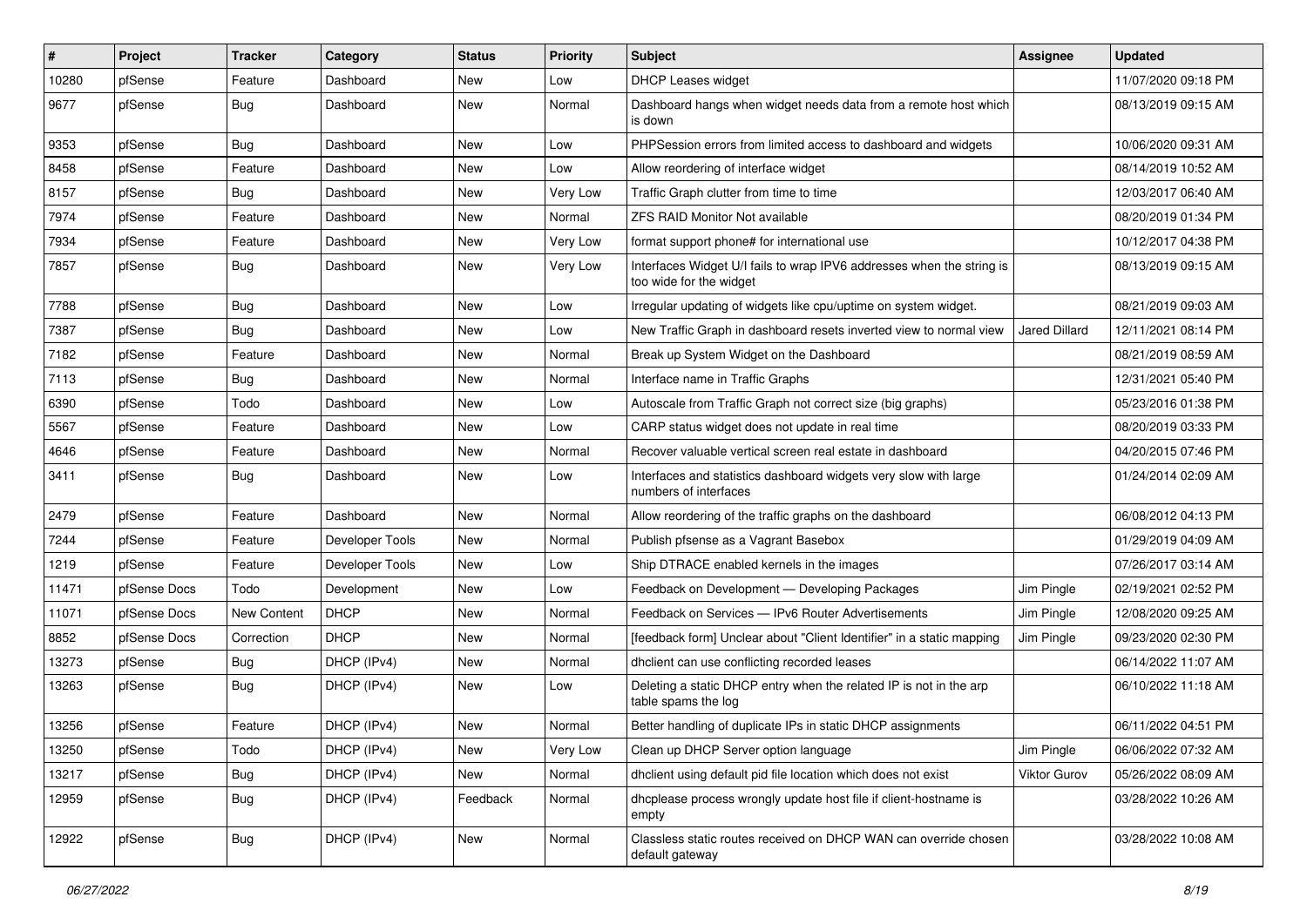| $\vert$ # | Project | <b>Tracker</b> | Category    | <b>Status</b> | <b>Priority</b> | Subject                                                                                            | <b>Assignee</b>      | <b>Updated</b>      |
|-----------|---------|----------------|-------------|---------------|-----------------|----------------------------------------------------------------------------------------------------|----------------------|---------------------|
| 12070     | pfSense | <b>Bug</b>     | DHCP (IPv4) | New           | Low             | VLAN0 for WAN DHCP                                                                                 |                      | 12/23/2021 04:31 PM |
| 12067     | pfSense | Bug            | DHCP (IPv4) | <b>New</b>    | Very Low        | <b>DHCP Monitoring Statistics Error</b>                                                            |                      | 06/21/2021 08:39 AM |
| 11927     | pfSense | Feature        | DHCP (IPv4) | Feedback      | Normal          | Allow DHCP not to serve a gateway - small fix                                                      |                      | 01/03/2022 04:17 PM |
| 11004     | pfSense | Feature        | DHCP (IPv4) | <b>New</b>    | Low             | DHCP reservations with no IP address show entries in DHCP leases                                   |                      | 10/26/2020 07:22 AM |
| 10802     | pfSense | Feature        | DHCP (IPv4) | New           | Very Low        | Seperator for DHCP Static Mapped leases                                                            |                      | 07/31/2020 10:30 AM |
| 10345     | pfSense | Feature        | DHCP (IPv4) | New           | Normal          | DHCP lease distinction between online and offline                                                  |                      | 03/16/2020 07:56 AM |
| 10250     | pfSense | Feature        | DHCP (IPv4) | New           | Very Low        | DHCP lease view by interface                                                                       |                      | 02/11/2020 07:47 AM |
| 9732      | pfSense | Feature        | DHCP (IPv4) | New           | Normal          | System UTC time offset in DHCP Option 2                                                            |                      | 09/06/2019 08:39 PM |
| 9343      | pfSense | <b>Bug</b>     | DHCP (IPv4) | New           | Normal          | diag_arp.php times out with large DHCPD leases table                                               |                      | 08/14/2019 01:19 PM |
| 9130      | pfSense | Feature        | DHCP (IPv4) | New           | Normal          | Request ID [#INC-16195]: DHCP - PXE Boot                                                           |                      | 09/10/2020 01:39 PM |
| 8879      | pfSense | Feature        | DHCP (IPv4) | New           | Very Low        | DHCP options ADD force options                                                                     |                      | 09/07/2018 09:14 AM |
| 8614      | pfSense | Bug            | DHCP (IPv4) | New           | Normal          | Cannot remove Additional BOOTP/DHCP Options                                                        |                      | 08/21/2019 09:15 AM |
| 8330      | pfSense | Feature        | DHCP (IPv4) | <b>New</b>    | Normal          | add options for ddns-local-address statements                                                      |                      | 04/27/2021 12:31 PM |
| 8179      | pfSense | <b>Bug</b>     | DHCP (IPv4) | Feedback      | Normal          | Incorrect reverse DNS zone in DHCP server config for<br>non-octet-aligned subnet mask              | Renato Botelho       | 02/09/2022 11:17 PM |
| 7441      | pfSense | Feature        | DHCP (IPv4) | New           | Low             | Display start/end times for Static Mapping leases on DHCP<br>Leases/DHCPv6 Leases                  |                      | 08/21/2019 10:48 AM |
| 7405      | pfSense | Feature        | DHCP (IPv4) | New           | Normal          | Ability to add dhcp host reservations from "Diagnostics -> ARP table"                              |                      | 10/12/2020 08:22 AM |
| 7172      | pfSense | <b>Bug</b>     | DHCP (IPv4) | New           | Normal          | Sorting by hostname in Services > DHCP Server > LAN should be<br>"natural" (alphanumeric friendly) |                      | 08/20/2019 03:47 PM |
| 6960      | pfSense | Feature        | DHCP (IPv4) | New           | Normal          | Consider replacing ISC DHCP server with KEA DHCP                                                   |                      | 09/24/2020 01:59 PM |
| 6615      | pfSense | Feature        | DHCP (IPv4) | New           | Normal          | new DHCP server option                                                                             |                      | 08/13/2019 01:39 PM |
| 6544      | pfSense | Feature        | DHCP (IPv4) | New           | Very Low        | RFC 3046 DHCP Option 82 support (and RFC 3315/4649/4580 for<br>IPv6                                |                      | 07/13/2020 02:14 AM |
| 6362      | pfSense | Bug            | DHCP (IPv4) | Confirmed     | Normal          | DHCP Client ID not used                                                                            |                      | 07/09/2021 06:30 AM |
| 5080      | pfSense | Feature        | DHCP (IPv4) | New           | Normal          | Settings tab under Services>DHCP Server                                                            |                      | 08/13/2019 12:53 PM |
| 4899      | pfSense | Feature        | DHCP (IPv4) | New           | Normal          | Additional BOOTP/DHCP Options should allow a force option                                          |                      | 01/02/2018 02:24 PM |
| 4451      | pfSense | Bug            | DHCP (IPv4) | New           | Low             | Status DHCP Leases shows double entries for static entries without<br>IP address                   | <b>Phillip Davis</b> | 05/21/2022 04:55 PM |
| 4061      | pfSense | Bug            | DHCP (IPv4) | Confirmed     | Normal          | dhcpd doesn't send client-hostname to peer, breaking DHCP lease<br>registrations w/HA              |                      | 02/24/2017 08:58 PM |
| 3771      | pfSense | <b>Bug</b>     | DHCP (IPv4) | New           | Normal          | Webinterface and dhcpdcrashes with 500+ static leases                                              |                      | 08/21/2019 09:26 AM |
| 3534      | pfSense | Feature        | DHCP (IPv4) | New           | Normal          | DDNS using arbitrary zone primary                                                                  |                      | 07/08/2014 11:40 AM |
| 3404      | pfSense | <b>Bug</b>     | DHCP (IPv4) | New           | Normal          | DHCP Server Fails to Start on Interfaces that are Slow to Come<br>Online During Boot               |                      | 02/11/2014 05:09 PM |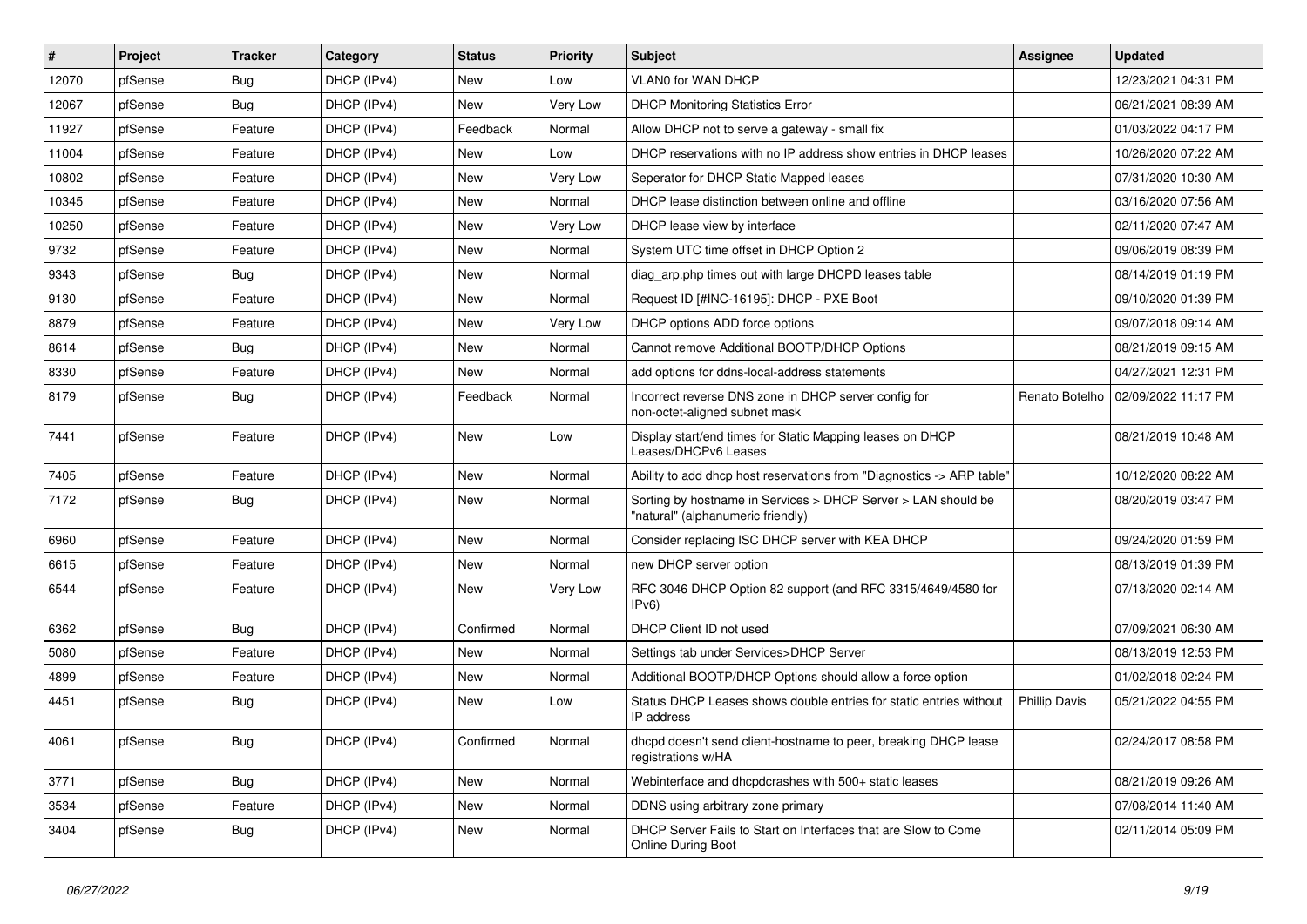| $\vert$ # | Project | <b>Tracker</b> | Category          | <b>Status</b>                 | <b>Priority</b> | Subject                                                                                                                            | <b>Assignee</b>    | <b>Updated</b>      |
|-----------|---------|----------------|-------------------|-------------------------------|-----------------|------------------------------------------------------------------------------------------------------------------------------------|--------------------|---------------------|
| 2983      | pfSense | Feature        | DHCP (IPv4)       | New                           | Normal          | DHCPD: Add vendor-class-identifier and MAC-OIDs                                                                                    |                    | 05/29/2020 09:24 PM |
| 2774      | pfSense | Feature        | DHCP (IPv4)       | <b>New</b>                    | Normal          | Extend DHCP Pools code to allow using different subnets                                                                            |                    | 08/19/2019 10:27 AM |
| 2323      | pfSense | Feature        | DHCP (IPv4)       | New                           | Low             | GUI doesn't allow to configure DHCP server to serve IP addresses<br>belonging to subnets wich are not associated with an interface |                    | 08/19/2019 10:27 AM |
| 13296     | pfSense | Feature        | DHCP (IPv6)       | <b>New</b>                    | Normal          | Add support for DHCP6 OPTION_PD_EXCLUDE (RFC 6603)                                                                                 |                    | 06/24/2022 10:10 PM |
| 13253     | pfSense | Bug            | DHCP (IPv6)       | <b>New</b>                    | Normal          | dhcp6c" is not restarted when applying settings when multiple<br>WANs are configured for DHCP6                                     |                    | 06/06/2022 02:58 PM |
| 13248     | pfSense | Regression     | DHCP (IPv6)       | <b>New</b>                    | Normal          | IPv6 Router Advertisements runs when config.xml does not contain<br>an entry for the interface                                     |                    | 06/05/2022 07:44 PM |
| 13237     | pfSense | Bug            | DHCP (IPv6)       | New                           | Normal          | dhcp6c script cannot be executed safely                                                                                            |                    | 06/01/2022 11:20 AM |
| 12947     | pfSense | Bug            | DHCP (IPv6)       | <b>Pull Request</b><br>Review | Normal          | DHCP6 client does not take any action if the interface IPv6 address<br>changes during renewal                                      |                    | 06/27/2022 07:31 AM |
| 12823     | pfSense | Bug            | DHCP (IPv6)       | <b>New</b>                    | Normal          | Multiple DHCP6 WAN connections PPPoE interface 'defached'<br>status                                                                |                    | 02/18/2022 05:39 AM |
| 12581     | pfSense | Regression     | DHCP (IPv6)       | New                           | Normal          | CARP IPv6 assigned address does not get advertised to endpoints<br>with RADV                                                       |                    | 12/16/2021 02:34 PM |
| 10822     | pfSense | Bug            | DHCP (IPv6)       | New                           | Normal          | Deprecated IPv6 prefix won't be announced as deprecated to clients                                                                 |                    | 08/10/2020 09:23 AM |
| 10714     | pfSense | Bug            | DHCP (IPv6)       | New                           | Normal          | radvd only gives out the prefix of the "first" IPv6 address of an<br>interface                                                     |                    | 10/06/2020 01:03 PM |
| 9575      | pfSense | Feature        | DHCP (IPv6)       | <b>New</b>                    | <b>Very Low</b> | RFC 7078 - Distributing Address Selection Policy Using DHCPv6                                                                      |                    | 08/14/2019 02:39 PM |
| 9536      | pfSense | Feature        | DHCP (IPv6)       | <b>New</b>                    | Normal          | Support dynamic prefix in DHCPv6 Server                                                                                            |                    | 05/25/2022 04:27 AM |
| 9136      | pfSense | Bug            | DHCP (IPv6)       | New                           | High            | IPv6 Tracking Interfaces Lose IPv6 Address in Certain Cases                                                                        |                    | 04/21/2022 12:39 PM |
| 7821      | pfSense | <b>Bug</b>     | DHCP (IPv6)       | New                           | Normal          | GIF does not support broadcast                                                                                                     |                    | 08/29/2017 10:50 AM |
| 7734      | pfSense | <b>Bug</b>     | DHCP (IPv6)       | New                           | Normal          | Using opton ia pd0 does not renew prefix and prefix get dropped                                                                    |                    | 07/31/2017 03:46 AM |
| 7138      | pfSense | <b>Bug</b>     | DHCP (IPv6)       | Assigned                      | Normal          | Pfsense wide dhcpv6 client doesn't recognise ifid statement                                                                        |                    | 04/21/2022 12:39 PM |
| 6873      | pfSense | Bug            | DHCP (IPv6)       | New                           | Low             | radvd - Too many addresses in RDNSS section when previously<br>using DHCPv6                                                        | Dominic<br>McKeown | 06/06/2018 10:45 AM |
| 6691      | pfSense | Bug            | DHCP (IPv6)       | <b>New</b>                    | Normal          | dhcp6c quits after only two tries if no response was received                                                                      |                    | 12/07/2020 04:25 PM |
| 6283      | pfSense | Feature        | DHCP (IPv6)       | <b>New</b>                    | Normal          | Register DHCPv6 leases with DNS resolver                                                                                           |                    | 08/21/2019 10:48 AM |
| 6051      | pfSense | Bug            | DHCP (IPv6)       | <b>New</b>                    | Normal          | DHCPv6 Client Failure for additional WAN Address causes<br>2-seconds-service-restart-loop                                          |                    | 12/03/2020 01:08 AM |
| 5950      | pfSense | Feature        | DHCP (IPv6)       | New                           | Normal          | DHCPv6 Server support for PD of PD-obtained networks                                                                               |                    | 03/04/2016 03:04 AM |
| 3185      | pfSense | Feature        | DHCP (IPv6)       | New                           | Normal          | Accommodate a DHCPv6 failover-like mechanism                                                                                       |                    | 11/24/2017 10:44 AM |
| 12508     | pfSense | <b>Bug</b>     | <b>DHCP Relay</b> | New                           | Normal          | DHCP Relay over VPN                                                                                                                |                    | 11/06/2021 11:25 AM |
| 12120     | pfSense | Feature        | <b>DHCP Relay</b> | New                           | Normal          | Permit several sets of destination DHCP servers in DHCP relay                                                                      |                    | 07/11/2021 05:41 PM |
| 11149     | pfSense | Bug            | <b>DHCP Relay</b> | New                           | Normal          | DHCP relay won't start with DHCP server behind gateway                                                                             |                    | 03/22/2021 05:13 AM |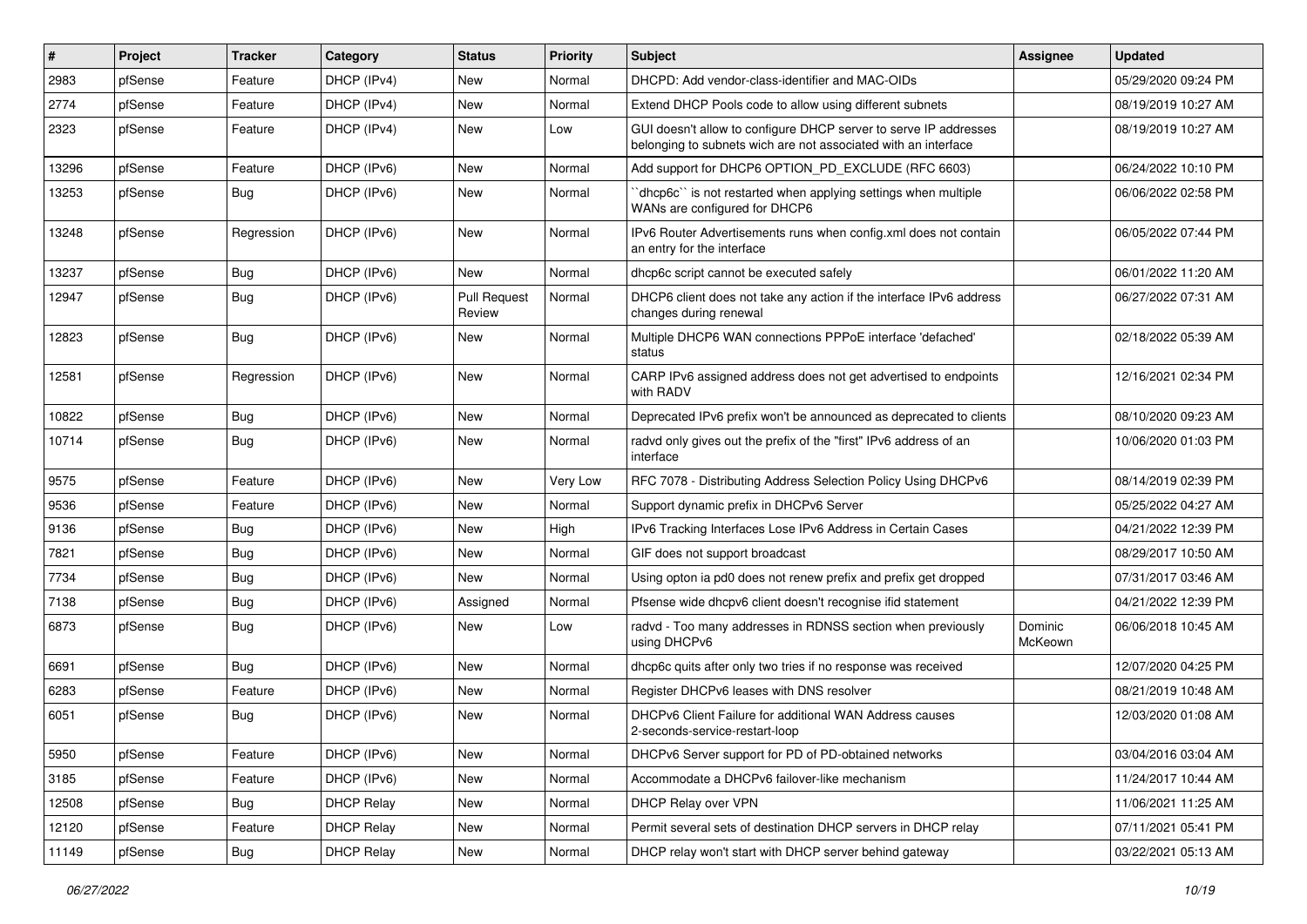| $\pmb{\#}$ | Project      | <b>Tracker</b> | Category             | <b>Status</b>                 | <b>Priority</b> | Subject                                                                                    | <b>Assignee</b> | <b>Updated</b>      |
|------------|--------------|----------------|----------------------|-------------------------------|-----------------|--------------------------------------------------------------------------------------------|-----------------|---------------------|
| 10904      | pfSense      | Feature        | <b>DHCP Relay</b>    | <b>Pull Request</b><br>Review | Normal          | Support vti interfaces in dhcrelay                                                         | Luiz Souza      | 10/12/2020 07:35 AM |
| 10715      | pfSense      | Bug            | <b>DHCP Relay</b>    | New                           | Normal          | DHCPv6 relay always uses the "first" IPv6 address of an interface                          |                 | 06/29/2020 05:01 AM |
| 9680       | pfSense      | Feature        | <b>DHCP Relay</b>    | New                           | Normal          | Seperate DHCP Server and relay per interface                                               |                 | 02/27/2020 10:47 AM |
| 4680       | pfSense      | Bug            | <b>DHCP Relay</b>    | <b>New</b>                    | Normal          | DHCP relay does not work with DHCP server on other end of<br>OpenVPN tunnel                |                 | 05/05/2015 06:55 PM |
| 12791      | pfSense Docs | New Content    | Diagnostics          | New                           | Normal          | Diagnostic Information for Support (pfSense)                                               |                 | 02/13/2022 08:49 PM |
| 12757      | pfSense      | Bug            | Diagnostics          | <b>Pull Request</b><br>Review | Very Low        | Clean up /etc/inc/filter.inc use of pfctl -F                                               |                 | 05/17/2022 02:18 PM |
| 12343      | pfSense      | Feature        | Diagnostics          | New                           | Low             | Real time traffic monitoring                                                               |                 | 09/06/2021 01:26 PM |
| 11856      | pfSense      | Feature        | Diagnostics          | New                           | Normal          | Replace/add Alias or DNS names for known LAN addresses in the<br>State table               |                 | 04/27/2021 08:01 AM |
| 9718       | pfSense      | Feature        | Diagnostics          | <b>New</b>                    | Low             | Make diag_states_summary table sortable                                                    |                 | 10/06/2020 09:12 AM |
| 7848       | pfSense      | <b>Bug</b>     | Diagnostics          | New                           | Low             | NDP Table Sort by Expiration Error                                                         |                 | 08/26/2019 02:56 PM |
| 7590       | pfSense      | <b>Bug</b>     | Diagnostics          | New                           | Normal          | diag edit do not save when nothing to sae (in directory browse view)                       |                 | 05/20/2017 05:04 PM |
| 7589       | pfSense      | Bug            | Diagnostics          | New                           | Normal          | diag_edit.php old print_info_box                                                           |                 | 05/20/2017 05:02 PM |
| 7459       | pfSense      | Feature        | Diagnostics          | New                           | Low             | "Refresh" button for Diagnostics/Tables display                                            |                 | 08/21/2019 09:27 AM |
| 7442       | pfSense      | Feature        | Diagnostics          | New                           | Low             | Suggestions for Diagnostics / ARP Table and Diagnostics / NDP<br>Table                     |                 | 08/21/2019 09:27 AM |
| 6804       | pfSense      | Feature        | Diagnostics          | New                           | Very Low        | Add row counter into Diagnostics -> Edit File                                              |                 | 08/20/2019 03:44 PM |
| 5556       | pfSense      | Feature        | <b>Diagnostics</b>   | <b>New</b>                    | Normal          | No error when downloading non-existing file on Diagnostics/Execute                         |                 | 08/20/2019 03:43 PM |
| 4914       | pfSense      | Feature        | Diagnostics          | New                           | Low             | Packet Capture Settings                                                                    |                 | 08/20/2019 08:51 AM |
| 4456       | pfSense      | Feature        | Diagnostics          | New                           | Normal          | Packet capture additional filtering options                                                |                 | 08/20/2019 03:30 PM |
| 3796       | pfSense      | Bug            | Diagnostics          | Confirmed                     | Normal          | States summary fails and is very slow with large state tables                              |                 | 12/11/2021 08:03 PM |
| 1656       | pfSense      | Feature        | Diagnostics          | New                           | Normal          | Teach pfctl to kill states by port number                                                  |                 | 08/21/2019 09:55 AM |
| 12883      | pfSense Docs | Todo           | <b>DNS</b>           | <b>New</b>                    | Normal          | Feedback on Services - DNS Resolver - Host Overrides                                       |                 | 02/28/2022 07:54 PM |
| 12139      | pfSense      | Feature        | <b>DNS Forwarder</b> | New                           | Normal          | Add support in for specifying a DNSMASQ configuration file                                 |                 | 07/16/2021 09:45 PM |
| 7329       | pfSense      | Bug            | <b>DNS Forwarder</b> | New                           | Low             | <b>DHCP Not Updating DNS</b>                                                               |                 | 01/21/2022 09:16 PM |
| 2410       | pfSense      | Feature        | <b>DNS Forwarder</b> | <b>New</b>                    | Normal          | Support name based aliasing via CNAMEs or some other<br>mechanism.                         |                 | 12/11/2012 09:56 PM |
| 13254      | pfSense      | <b>Bug</b>     | <b>DNS Resolver</b>  | New                           | Normal          | DNS resolver does not update "unbound.conf" file during link down<br>events                |                 | 06/08/2022 07:55 AM |
| 12612      | pfSense      | Bug            | <b>DNS Resolver</b>  | <b>New</b>                    | Normal          | DNS Resolver is restarted during every "rc.newwanip" event                                 |                 | 06/03/2022 07:13 AM |
| 12551      | pfSense      | Feature        | <b>DNS Resolver</b>  | New                           | Low             | Add ability to set DNS resolver search domain list                                         |                 | 12/01/2021 11:18 AM |
| 11921      | pfSense      | Feature        | <b>DNS Resolver</b>  | New                           | Very Low        | Feature Request: Compile unbound with EDNS Client Subnet (ECS)<br>module (--enable-subnet) |                 | 05/14/2021 07:29 AM |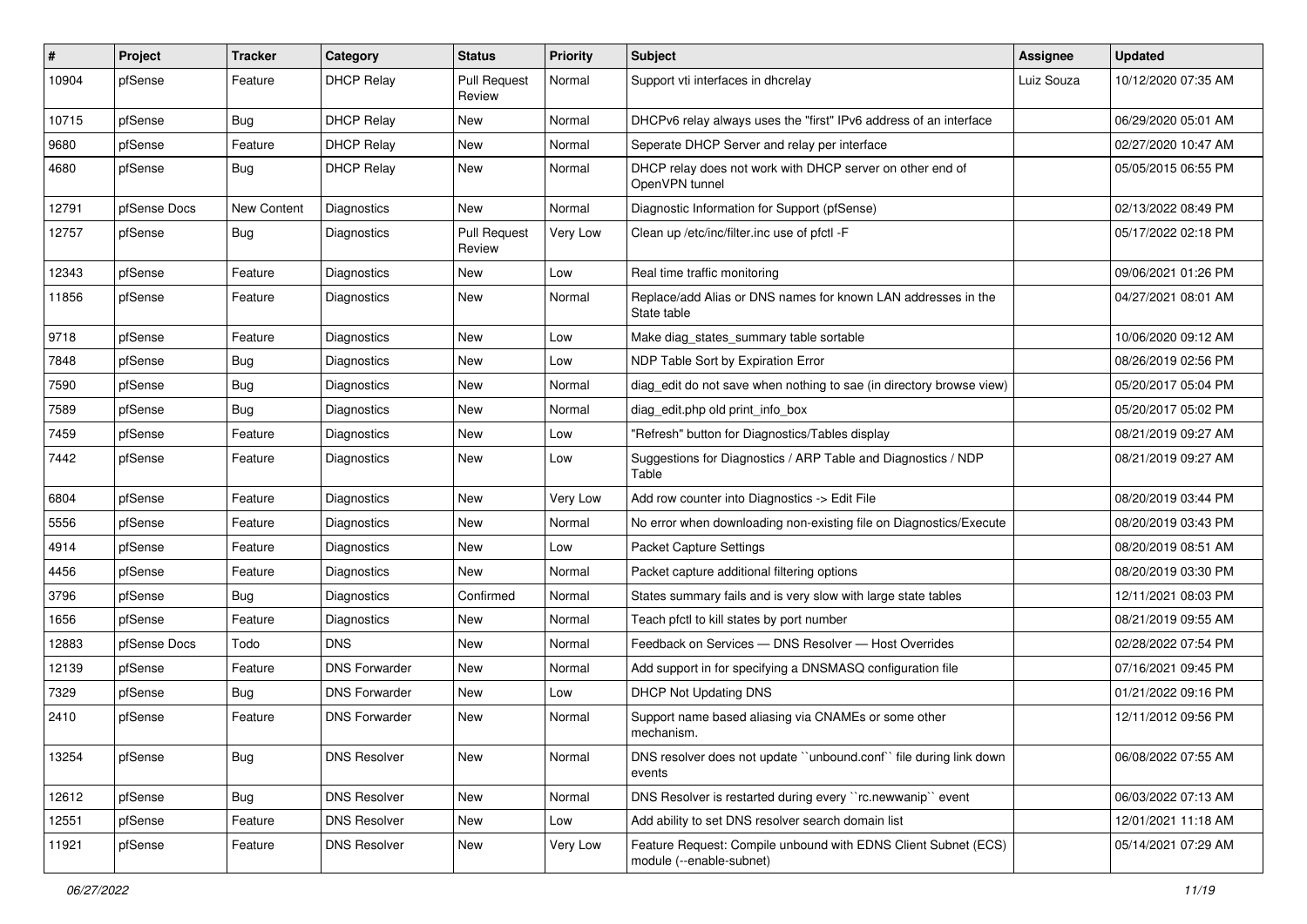| $\vert$ # | <b>Project</b> | <b>Tracker</b> | Category            | <b>Status</b>                 | Priority | <b>Subject</b>                                                                                                                | Assignee                       | <b>Updated</b>      |
|-----------|----------------|----------------|---------------------|-------------------------------|----------|-------------------------------------------------------------------------------------------------------------------------------|--------------------------------|---------------------|
| 10624     | pfSense        | Bug            | <b>DNS Resolver</b> | New                           | Normal   | Unbound configuration memory leak with python module $+$ register<br>DHCP leases active                                       |                                | 02/26/2021 10:27 AM |
| 10342     | pfSense        | Bug            | <b>DNS Resolver</b> | New                           | Normal   | Unbound domain overrides stop resolving periodically. They only<br>resume after the service has been restarted.               |                                | 03/13/2020 10:35 AM |
| 10143     | pfSense        | Bug            | <b>DNS Resolver</b> | New                           | Normal   | System hostname DNS entry is assigned to the wrong IP on<br>multi-wan setups                                                  |                                | 12/31/2019 02:33 PM |
| 9654      | pfSense        | Bug            | <b>DNS Resolver</b> | <b>New</b>                    | Normal   | After reboot, the DNS resolver must be restarted before it will<br>advertise the ipv6 DNS address of the router.              |                                | 11/20/2020 03:12 AM |
| 9436      | pfSense        | Feature        | <b>DNS Resolver</b> | New                           | Normal   | Unbound: enable dnstap support                                                                                                |                                | 03/27/2019 07:54 PM |
| 9037      | pfSense        | <b>Bug</b>     | <b>DNS Resolver</b> | <b>New</b>                    | Normal   | Unbound not logging to syslog after reboot                                                                                    |                                | 10/12/2018 05:09 AM |
| 8236      | pfSense        | Feature        | <b>DNS Resolver</b> | New                           | Normal   | Ability to configure "forward-first" and "forward-host" options for more<br>robust domain overrides in DNS Resolver           |                                | 12/26/2017 01:26 AM |
| 7852      | pfSense        | Feature        | <b>DNS Resolver</b> | New                           | Normal   | Add views support to Unbound GUI                                                                                              |                                | 09/11/2017 12:26 PM |
| 7495      | pfSense        | Feature        | <b>DNS Resolver</b> | New                           | Low      | Ability to set TTL for local for Unbound host overrides and dhcp<br>leases                                                    |                                | 03/06/2018 09:46 AM |
| 7152      | pfSense        | <b>Bug</b>     | <b>DNS Resolver</b> | <b>New</b>                    | Normal   | Unbound / DNS Resolver issue if "Register DHCP static mappings in<br>the DNS Resolver" set before wildcard DNS custom options |                                | 12/18/2021 04:59 PM |
| 7096      | pfSense        | Bug            | <b>DNS Resolver</b> | Feedback                      | Normal   | Unbound fails to start on boot if specific network devices are<br>configured in the "Network Interfaces"                      |                                | 11/22/2021 08:59 AM |
| 6430      | pfSense        | Bug            | <b>DNS Resolver</b> | Confirmed                     | Low      | pfsense should sanity-check hostnames when copying from<br>dhcpd.leases to /etc/hosts                                         |                                | 08/13/2019 01:23 PM |
| 6103      | pfSense        | Feature        | <b>DNS Resolver</b> | <b>New</b>                    | Normal   | DNS Resolver Outgoing Interfaces should be able to use Gateway<br>Groups                                                      |                                | 10/21/2019 08:02 AM |
| 5413      | pfSense        | Bug            | <b>DNS Resolver</b> | Confirmed                     | High     | Incorrect Handling of Unbound Resolver [service restarts, cache<br>loss, DNS service interruption]                            |                                | 06/19/2022 11:11 PM |
| 4798      | pfSense        | Feature        | <b>DNS Resolver</b> | <b>New</b>                    | Normal   | Make host and domain overrides available to both DNS Resolver<br>and DNS Forwarder                                            |                                | 06/29/2015 02:14 AM |
| 1819      | pfSense        | Bug            | <b>DNS Resolver</b> | New                           | Normal   | DNS Resolver Not Registering DHCP Server Specified Domain<br>Name                                                             | Luiz Souza                     | 04/28/2022 01:53 PM |
| 13303     | pfSense        | Bug            | Dynamic DNS         | <b>Pull Request</b><br>Review | Normal   | DynDNS - DNSExit no longer working                                                                                            | Koen Zomers                    | 06/27/2022 10:56 AM |
| 13298     | pfSense        | Bug            | Dynamic DNS         | <b>Pull Request</b><br>Review | Normal   | Dynv6 does not check response code when updating                                                                              | <b>Tiago Beling</b><br>d'Avila | 06/24/2022 07:47 AM |
| 13167     | pfSense        | Bug            | Dynamic DNS         | <b>New</b>                    | Normal   | phpDynDNS: DigitalOcean ddns update fails (bad request, invalid<br>character '-' in request id)                               |                                | 06/16/2022 09:30 PM |
| 12877     | pfSense        | Bug            | Dynamic DNS         | Feedback                      | Normal   | Cloudflare DynDNS fails to update more than two addresses                                                                     |                                | 05/29/2022 06:56 PM |
| 12848     | pfSense        | Feature        | Dynamic DNS         | <b>New</b>                    | Normal   | Evaluation of the DynDNS "Result Match" string                                                                                |                                | 02/22/2022 02:01 AM |
| 12602     | pfSense        | Feature        | Dynamic DNS         | New                           | Normal   | DHCPv6 should allow DDNS Client updates for hosts                                                                             |                                | 12/15/2021 11:00 AM |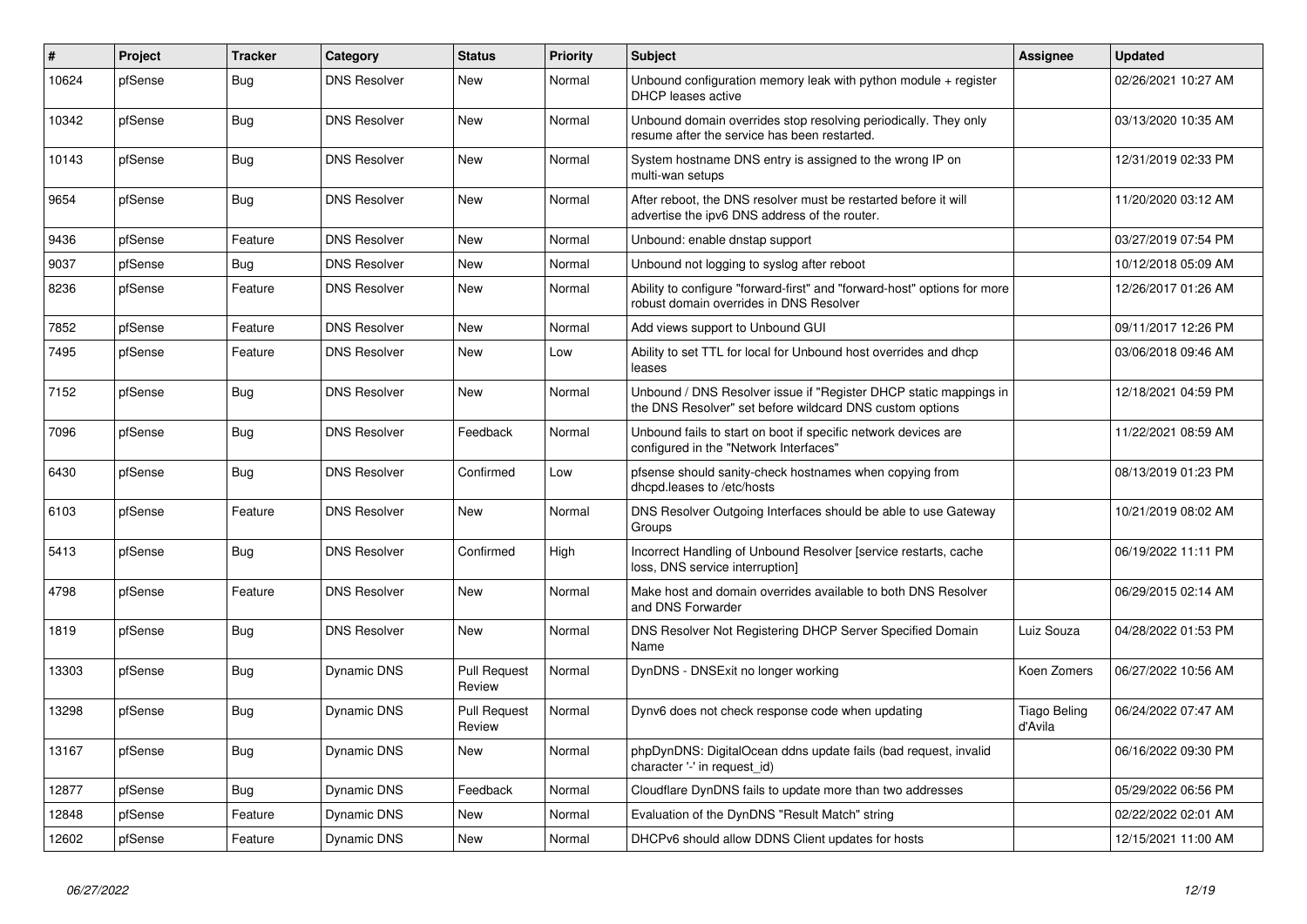| #     | Project                | Tracker    | Category              | <b>Status</b>                 | <b>Priority</b> | <b>Subject</b>                                                                                          | <b>Assignee</b> | <b>Updated</b>      |
|-------|------------------------|------------|-----------------------|-------------------------------|-----------------|---------------------------------------------------------------------------------------------------------|-----------------|---------------------|
| 12495 | pfSense                | Feature    | Dynamic DNS           | <b>Pull Request</b><br>Review | Normal          | DynDNS: add deSEC IPv4&v6 simultaneos update                                                            | Lukas Wiest     | 11/01/2021 08:53 AM |
| 12494 | pfSense                | Feature    | Dynamic DNS           | <b>Pull Request</b><br>Review | Normal          | DynDNS: make simultaneous update of IP and LegacyIP possible                                            | Lukas Wiest     | 11/01/2021 08:52 AM |
| 12063 | pfSense Docs           | Todo       | Dynamic DNS           | <b>New</b>                    | Normal          | Feedback on Services - Dynamic DNS - Configuring RFC 2136<br>Dynamic DNS updates                        |                 | 06/18/2021 06:24 PM |
| 11177 | pfSense                | <b>Bug</b> | Dynamic DNS           | New                           | Normal          | DDNSv6 not using Check IP Services                                                                      |                 | 12/21/2020 05:02 AM |
| 11147 | pfSense                | <b>Bug</b> | Dynamic DNS           | New                           | Normal          | Domeneshop DynDNS IPv4 and IPv6                                                                         |                 | 12/09/2020 11:47 PM |
| 11084 | pfSense                | Feature    | Dynamic DNS           | New                           | Normal          | Dynamic DNS include option to specify virtual IP addresses                                              |                 | 11/19/2020 01:26 PM |
| 10962 | pfSense                | Feature    | Dynamic DNS           | New                           | Normal          | Add Cpanel support for Dynamic DNS Clients                                                              |                 | 12/28/2020 01:56 PM |
| 10000 | pfSense                | <b>Bug</b> | Dynamic DNS           | New                           | Normal          | Azure Dynamic DNS A and AAAA Records for Apex Zone                                                      |                 | 03/31/2020 09:03 AM |
| 9805  | pfSense                | Bug        | Dynamic DNS           | New                           | Normal          | dynDNS cloudflare multiple entries                                                                      |                 | 10/02/2019 04:51 PM |
| 9664  | pfSense                | <b>Bug</b> | Dynamic DNS           | <b>New</b>                    | Normal          | DynDNS and Dual-wan problem with CloudFlare (works with No-Ip)                                          |                 | 08/03/2019 10:00 AM |
| 9504  | pfSense                | <b>Bug</b> | <b>Dynamic DNS</b>    | New                           | Normal          | Multiple Dynamic DNS update notifications for the same interface,<br>not differentiated by the hostname |                 | 05/07/2019 07:46 AM |
| 9063  | pfSense                | Feature    | Dynamic DNS           | New                           | Normal          | Allow dynamic DNS client entry to specify which Check IP service to<br>use                              |                 | 10/24/2018 11:53 AM |
| 8500  | pfSense                | <b>Bug</b> | Dynamic DNS           | <b>New</b>                    | Low             | Incorrect categorization of status/info messages from phpDynDNS                                         |                 | 08/16/2019 12:50 PM |
| 8432  | pfSense                | <b>Bug</b> | <b>Dynamic DNS</b>    | New                           | Normal          | Dynamic DNS Client gives an error that it can't find IPv6 address<br>when WAN interface is a LAGG       |                 | 09/17/2020 05:23 AM |
| 8406  | pfSense                | <b>Bug</b> | Dynamic DNS           | <b>New</b>                    | Normal          | DDNS IPV6 Cloudflare Client does not detect PPOE address                                                |                 | 03/31/2018 11:56 AM |
| 7718  | pfSense                | Feature    | Dynamic DNS           | New                           | Very Low        | Hostname for Custom DynDNS Updater.                                                                     |                 | 07/24/2017 10:05 AM |
| 7418  | pfSense                | Feature    | Dynamic DNS           | New                           | Normal          | Dynamic dns should be sorted interface name                                                             |                 | 08/21/2019 08:58 AM |
| 7292  | pfSense                | Feature    | Dynamic DNS           | New                           | Normal          | DynamicDNS configuration does not sync to HA secondary                                                  |                 | 02/21/2017 04:56 PM |
| 11235 | pfSense Packages   Bug |            | Filer                 | <b>New</b>                    | Normal          | Filer run script when "state" unchanged                                                                 |                 | 01/08/2021 07:24 AM |
| 11180 | pfSense Packages   Bug |            | Filer                 | Feedback                      | Normal          | Filer run action for files on sync that wan't been modified                                             | Viktor Gurov    | 01/08/2021 07:27 AM |
| 11178 | pfSense Packages       | Feature    | Filer                 | <b>New</b>                    | Normal          | Filer do not ask what to do with previous filename                                                      |                 | 12/31/2020 02:45 AM |
| 10426 | pfSense Packages   Bug |            | Filer                 | Feedback                      | Normal          | Filer must validate that File name is uniq                                                              |                 | 04/20/2022 11:02 AM |
| 13067 | pfSense                | <b>Bug</b> | <b>FilterDNS</b>      | <b>New</b>                    | Normal          | filterdns resolve interval is twice the intended value                                                  |                 | 04/17/2022 07:45 PM |
| 13020 | pfSense Docs           | Todo       | <b>Firewall Rules</b> | New                           | Normal          | easyrule command documentation should document permissible<br>wildcards                                 | Jim Pingle      | 04/04/2022 08:01 AM |
| 12770 | pfSense Docs           | Todo       | <b>Firewall Rules</b> | <b>Pull Request</b><br>Review | Normal          | Feedback on Firewall - Configuring firewall rules                                                       |                 | 06/27/2022 07:42 AM |
| 12268 | pfSense Docs           | Todo       | <b>Firewall Rules</b> | New                           | Normal          | Feedback on Firewall - Aliases                                                                          |                 | 08/17/2021 12:55 AM |
| 9685  | pfSense Docs           | Correction | <b>Firewall Rules</b> | New                           | Normal          | Feedback on Firewall - Floating Rules                                                                   | Jim Pingle      | 09/23/2020 02:57 PM |
| 12740 | pfSense                | Bug        | FreeBSD               | Incomplete                    | Normal          | panic: esp input cb: Unexpected address family                                                          |                 | 01/27/2022 01:19 PM |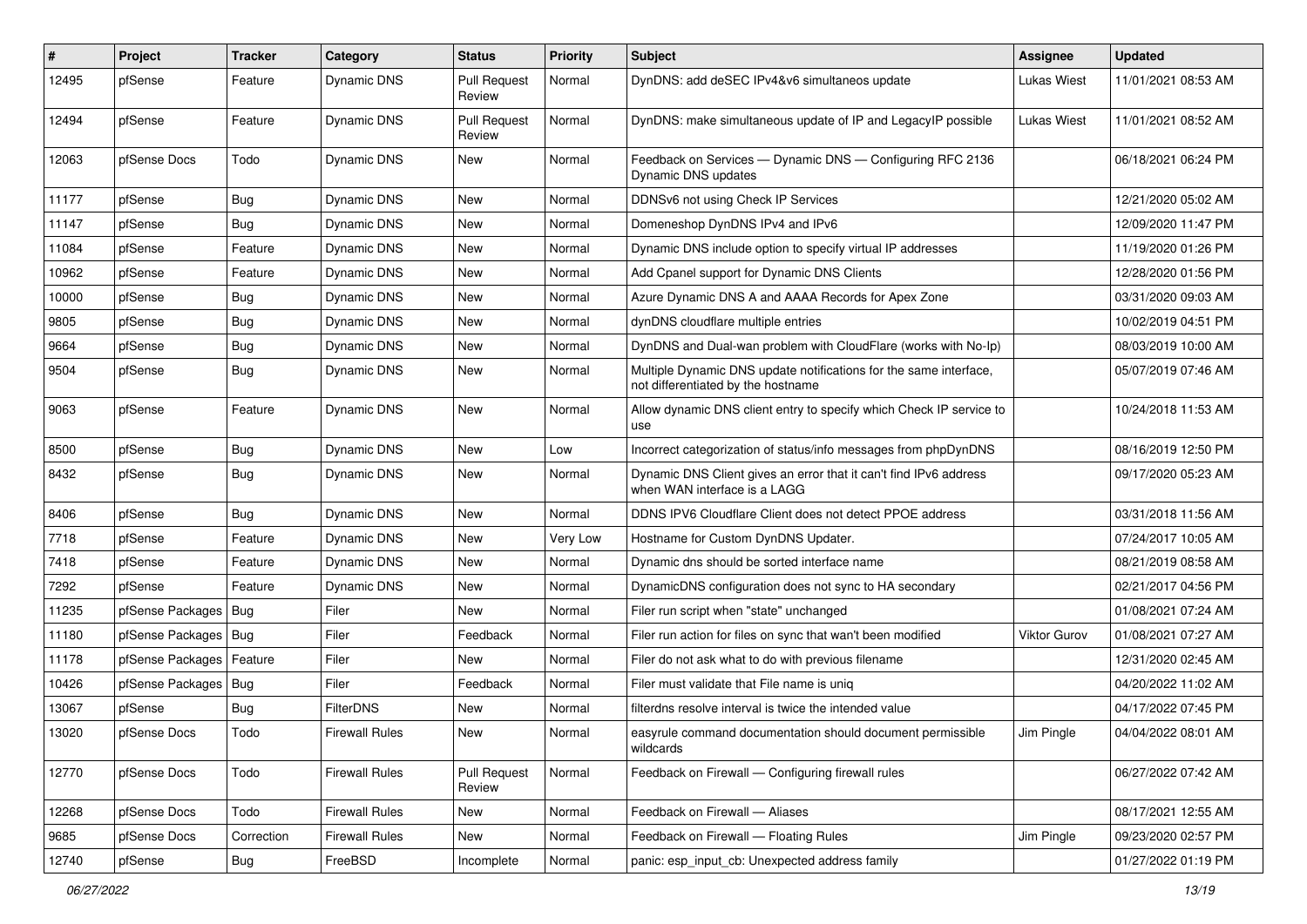| $\vert$ # | Project                    | <b>Tracker</b> | Category   | <b>Status</b> | <b>Priority</b> | <b>Subject</b>                                                                                                                                                          | <b>Assignee</b>     | <b>Updated</b>      |
|-----------|----------------------------|----------------|------------|---------------|-----------------|-------------------------------------------------------------------------------------------------------------------------------------------------------------------------|---------------------|---------------------|
| 11352     | pfSense                    | Bug            | FreeBSD    | New           | Low             | CTF types > 2^15 in the pfSense kernel config results in DTrace<br>failing                                                                                              | Scott Long          | 03/17/2021 02:52 AM |
| 11184     | pfSense                    | Bug            | FreeBSD    | New           | Normal          | PF: State policy cannot be configurable                                                                                                                                 |                     | 02/09/2021 02:43 AM |
| 13284     | pfSense Packages           | Feature        | FreeRADIUS | New           | Normal          | Option to define "Issuer" in OPT configuration.                                                                                                                         | Jakob<br>Nordgarden | 06/19/2022 12:10 PM |
| 12982     | pfSense Packages           | Bug            | FreeRADIUS | <b>New</b>    | Normal          | FreeRadius RadReply table entries missing from pf                                                                                                                       |                     | 06/19/2022 05:38 PM |
| 12742     | pfSense Packages   Bug     |                | FreeRADIUS | Feedback      | Normal          | freeRADIUS virtual-server-default: modules dailycounter,<br>monthlycounter, noresetcounter, expire_on_login in authorize<br>section prevent virtual server from loading |                     | 03/01/2022 12:45 PM |
| 12286     | pfSense Packages   Bug     |                | FreeRADIUS | New           | Normal          | Add support for ntlm auth in LDAP                                                                                                                                       |                     | 08/20/2021 08:27 AM |
| 12126     | pfSense Packages           | Bug            | FreeRADIUS | <b>New</b>    | Normal          | freeradius3 0.15.7 31                                                                                                                                                   |                     | 10/11/2021 08:21 AM |
| 11980     | pfSense Packages           | Bug            | FreeRADIUS | Feedback      | Normal          | EAP does not work with SQL backend                                                                                                                                      |                     | 07/21/2021 07:24 AM |
| 11802     | pfSense Packages           | Bug            | FreeRADIUS | New           | Normal          | FreeRADIUS sync                                                                                                                                                         |                     | 05/10/2021 04:18 AM |
| 11746     | pfSense Packages           | Bug            | FreeRADIUS | Feedback      | Normal          | Second LDAP server configuration misses the ipaNThash control<br>attribute                                                                                              | <b>Viktor Gurov</b> | 07/14/2021 01:44 PM |
| 11534     | pfSense Packages           | Regression     | FreeRADIUS | <b>New</b>    | High            | FreeRADIUS EAP anonymous connection forbidden out-of-tunnel                                                                                                             |                     | 07/14/2021 02:32 AM |
| 11388     | pfSense Packages           | Bug            | FreeRADIUS | Feedback      | Normal          | Captive Portal authentication error with MySQL backend                                                                                                                  | <b>Viktor Gurov</b> | 02/10/2021 08:54 AM |
| 11331     | pfSense Packages   Bug     |                | FreeRADIUS | Feedback      | Normal          | FreeRADIUS latest package upgrade broke Plain Mac<br>Authentication                                                                                                     | <b>Viktor Gurov</b> | 01/30/2021 10:08 AM |
| 11138     | pfSense Packages           | Feature        | FreeRADIUS | <b>New</b>    | Normal          | new WebGUI checkboxes needed                                                                                                                                            |                     | 12/07/2020 08:28 AM |
| 11054     | pfSense Packages           | Bug            | FreeRADIUS | Assigned      | Normal          | Check Client Certificate CN not working as described                                                                                                                    | <b>Viktor Gurov</b> | 12/14/2021 07:22 AM |
| 11026     | pfSense Packages           | Feature        | FreeRADIUS | New           | Low             | Feedback on Packages - FreeRADIUS package                                                                                                                               |                     | 11/02/2020 07:21 AM |
| 10908     | pfSense Packages           | Feature        | FreeRADIUS | Feedback      | Normal          | FreeRADIUS server certificate not using full CA chain                                                                                                                   | <b>Viktor Gurov</b> | 04/22/2022 02:19 AM |
| 10871     | pfSense Packages           | Feature        | FreeRADIUS | Feedback      | Normal          | Extra time period counters for SQL backend                                                                                                                              | <b>Viktor Gurov</b> | 04/22/2022 02:19 AM |
| 10695     | pfSense Packages   Bug     |                | FreeRADIUS | New           | Normal          | FreeRadius Accounting skipping MBs after reboot due to power<br>down                                                                                                    |                     | 06/24/2020 04:49 AM |
| 10377     | pfSense Packages           | Feature        | FreeRADIUS | New           | Very Low        | Allow usage of TOTP (Google-Authenticator) without PIN                                                                                                                  |                     | 03/30/2020 11:43 AM |
| 10297     | pfSense Packages           | Feature        | FreeRADIUS | Assigned      | Normal          | IPv6 user attributes                                                                                                                                                    |                     | 04/21/2022 12:39 PM |
| 9704      | pfSense Packages           | Feature        | FreeRADIUS | New           | Normal          | Enable filter username                                                                                                                                                  |                     | 08/27/2019 12:07 PM |
| 8836      | pfSense Packages   Feature |                | FreeRADIUS | <b>New</b>    | Normal          | Define Idap group vlan assignment in users file                                                                                                                         |                     | 08/26/2018 07:53 AM |
| 8769      | pfSense Packages   Feature |                | FreeRADIUS | New           | Normal          | Allow FreeRADIUS users to change their own Passwords and Pins                                                                                                           |                     | 10/11/2018 11:34 AM |
| 8589      | pfSense Packages           | Bug            | FreeRADIUS | New           | Normal          | FreeRadius 0.15.5_2 ignoring tunnelled-reply=no                                                                                                                         |                     | 02/18/2019 03:40 PM |
| 8516      | pfSense Packages   Bug     |                | FreeRADIUS | New           | Normal          | FreeRADIUS requires settings re-saved after pfSense upgrade                                                                                                             | Jim Pingle          | 12/31/2021 05:58 PM |
| 8513      | pfSense Packages           | Bug            | FreeRADIUS | New           | High            | Freeradius 3.x Idap problem                                                                                                                                             |                     | 02/18/2019 05:22 PM |
| 8264      | pfSense Packages   Bug     |                | FreeRADIUS | New           | Normal          | Radiusd restart on WAN change results in freeradius not running<br>(and possible solution)                                                                              |                     | 04/21/2022 12:39 PM |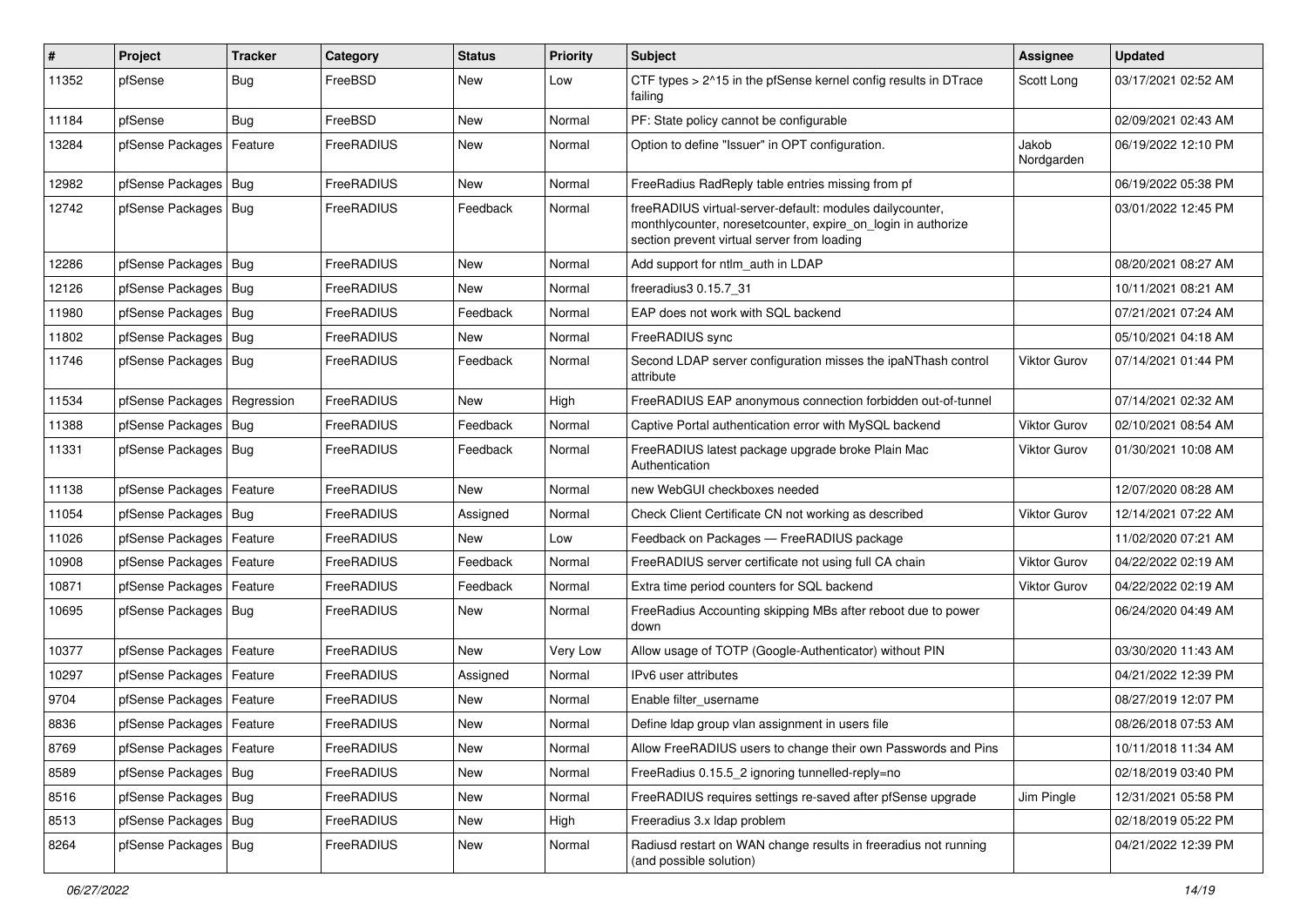| $\vert$ # | Project                    | <b>Tracker</b> | Category   | <b>Status</b>                 | <b>Priority</b> | <b>Subject</b>                                                                         | <b>Assignee</b>     | <b>Updated</b>      |
|-----------|----------------------------|----------------|------------|-------------------------------|-----------------|----------------------------------------------------------------------------------------|---------------------|---------------------|
| 8251      | pfSense Packages           | <b>Bug</b>     | FreeRADIUS | Feedback                      | Normal          | Captiveportal + FreeRadius "Last activity" resets to Session start                     |                     | 08/13/2019 11:10 AM |
| 8224      | pfSense Packages           | Feature        | FreeRADIUS | New                           | Normal          | Add "OU" field to FreeRADIUS page                                                      |                     | 02/21/2018 12:53 AM |
| 8161      | pfSense Packages           | Feature        | FreeRADIUS | <b>New</b>                    | Very Low        | Add virtual server support to FreeRadius                                               |                     | 12/05/2017 01:57 PM |
| 8031      | pfSense Packages           | Feature        | FreeRADIUS | <b>New</b>                    | Normal          | FreeRADIUS copy entry function                                                         |                     | 08/16/2019 01:01 PM |
| 7608      | pfSense Packages           | Feature        | FreeRADIUS | <b>New</b>                    | Very Low        | Captive Portal amount of traffic Account + Free Radius+Mysql                           |                     | 05/28/2017 09:08 AM |
| 7403      | pfSense Packages   Bug     |                | FreeRADIUS | New                           | Normal          | Captive Portal + freeradius2 + MySQL problems with German<br>Umlaut                    |                     | 03/17/2017 09:12 AM |
| 4506      | pfSense Packages           | Feature        | FreeRADIUS | New                           | Normal          | FreeRADIUS groups/hunt groups                                                          |                     | 03/10/2015 08:51 PM |
| 12965     | pfSense Packages   Bug     |                | <b>FRR</b> | <b>Pull Request</b><br>Review | Normal          | FRR BFD peer configuration is handled incorrectly in some cases                        | <b>Viktor Gurov</b> | 03/22/2022 08:04 AM |
| 12951     | pfSense Packages           | Bug            | <b>FRR</b> | Feedback                      | Normal          | FRR cannot remove IPv6 routes                                                          |                     | 03/22/2022 09:24 PM |
| 12889     | pfSense Packages   Feature |                | <b>FRR</b> | New                           | Normal          | FRR GUI add set ipv6 next-hop global                                                   |                     | 03/02/2022 06:10 AM |
| 12751     | pfSense Packages   Bug     |                | <b>FRR</b> | New                           | Normal          | Improve FRR route restoration after gateway events                                     |                     | 02/06/2022 11:07 PM |
| 12653     | pfSense Packages           | Regression     | <b>FRR</b> | Feedback                      | Normal          | RIP related startup error                                                              | <b>Viktor Gurov</b> | 12/30/2021 08:37 AM |
| 12167     | pfSense Packages           | Bug            | <b>FRR</b> | Feedback                      | Normal          | BGP TCP setkey not set if neighbor is in peer group                                    | <b>Viktor Gurov</b> | 09/16/2021 09:38 AM |
| 12084     | pfSense Packages   Bug     |                | <b>FRR</b> | New                           | Normal          | libfrr.so.0 error on SG-1100                                                           |                     | 06/26/2021 08:22 AM |
| 11963     | pfSense Packages   Feature |                | <b>FRR</b> | New                           | Normal          | Dynamically change OSPF interface costs on selected interfaces on<br><b>CARP</b> event |                     | 05/26/2021 04:13 AM |
| 11961     | pfSense Packages   Bug     |                | <b>FRR</b> | Feedback                      | Normal          | FRR OSPF add unwanted area 0 authentication to router ospf                             | <b>Viktor Gurov</b> | 09/16/2021 10:25 PM |
| 11936     | pfSense Packages   Bug     |                | <b>FRR</b> | Incomplete                    | High            | FRR does not connect BGP when using password                                           |                     | 05/19/2021 08:12 AM |
| 11847     | pfSense Packages   Bug     |                | <b>FRR</b> | Feedback                      | Normal          | Filters not applied to PEER Groups                                                     | <b>Viktor Gurov</b> | 07/30/2021 07:45 PM |
| 11841     | pfSense Packages           | Bug            | <b>FRR</b> | New                           | Normal          | FRR access lists default bahavior changed to permit by default                         |                     | 04/22/2021 09:52 AM |
| 11837     | pfSense Packages   Feature |                | <b>FRR</b> | New                           | Low             | Increase field length of FRR Networks in Access Lists and Prefix<br>Lists              |                     | 04/22/2021 07:10 AM |
| 11836     | pfSense Packages   Bug     |                | <b>FRR</b> | Assigned                      | Normal          | FRR ACCEPTFILTER unstable                                                              | <b>Viktor Gurov</b> | 02/14/2022 07:20 AM |
| 11835     | pfSense Packages   Bug     |                | <b>FRR</b> | <b>New</b>                    | Normal          | FRR OSPF redistributed connected routes disappearing                                   |                     | 04/22/2021 07:11 AM |
| 11823     | pfSense Packages   Feature |                | <b>FRR</b> | <b>New</b>                    | Normal          | Route handling enhancements                                                            |                     | 04/19/2021 06:23 PM |
| 11703     | pfSense Packages   Feature |                | <b>FRR</b> | <b>New</b>                    | Normal          | add Krill and Routinator support BGP RPKI                                              |                     | 03/18/2021 07:47 PM |
| 11693     | pfSense Packages   Bug     |                | <b>FRR</b> | Feedback                      | Normal          | IPv6 static routing fails                                                              | <b>Viktor Gurov</b> | 04/26/2022 08:50 AM |
| 11681     | pfSense Packages   Bug     |                | <b>FRR</b> | Feedback                      | Normal          | FRR generates invalid BFD configuration after removing interfaces                      | <b>Viktor Gurov</b> | 07/14/2021 04:40 PM |
| 11650     | pfSense Packages   Bug     |                | <b>FRR</b> | New                           | Very Low        | FRR configuration broken on restore of manually edited FRR config<br>sections          |                     | 03/10/2021 08:50 AM |
| 11477     | pfSense Packages   Bug     |                | <b>FRR</b> | Feedback                      | Normal          | FRR does not recognize some BFD options                                                | <b>Viktor Gurov</b> | 02/26/2021 10:52 PM |
| 11404     | pfSense Packages   Bug     |                | <b>FRR</b> | Feedback                      | Normal          | Incorrect prefix/access lists migration on update                                      | <b>Viktor Gurov</b> | 02/18/2021 09:49 AM |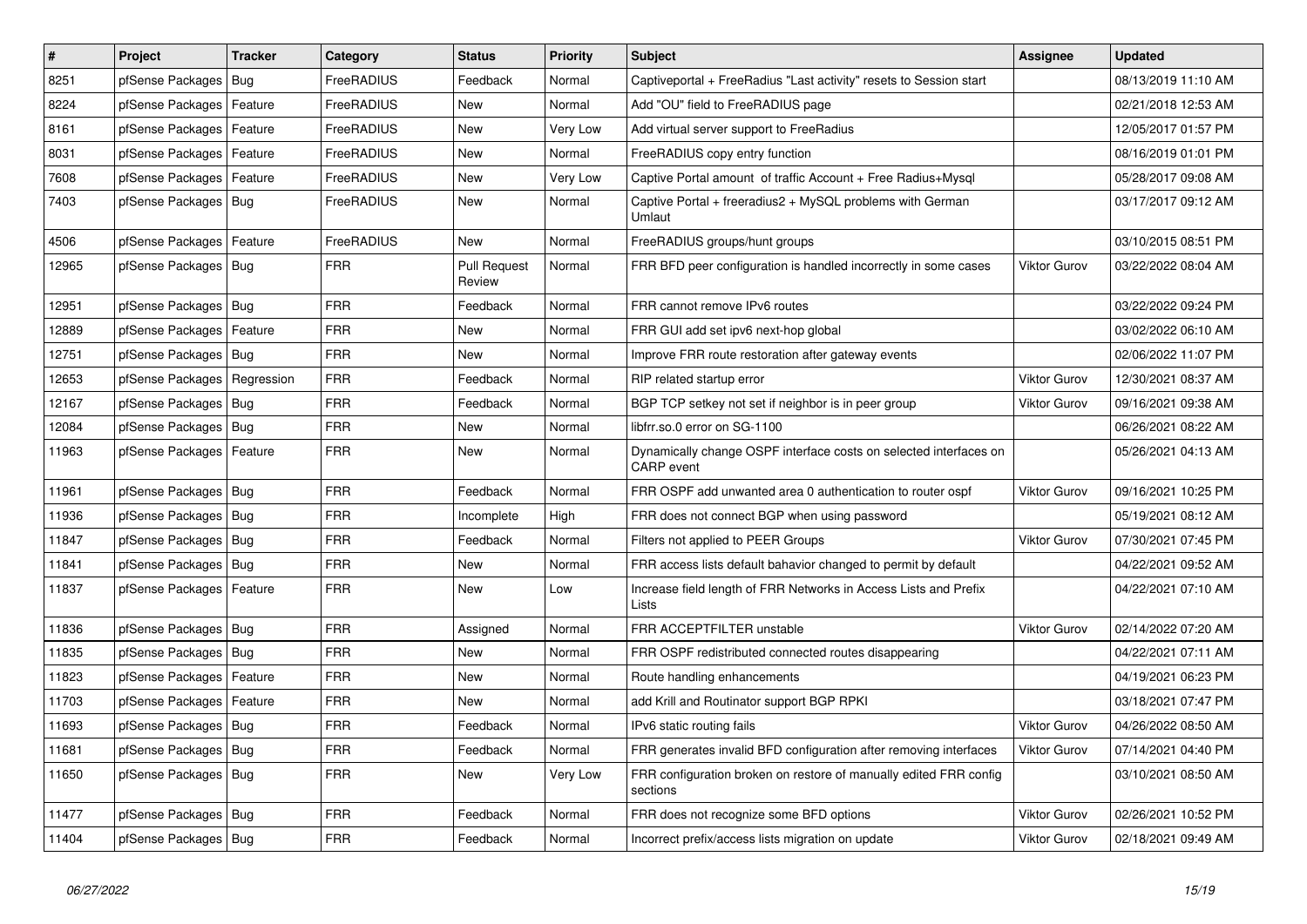| ∦     | Project                | <b>Tracker</b> | Category                  | <b>Status</b>                 | <b>Priority</b> | Subject                                                                                                                                                     | <b>Assignee</b>       | <b>Updated</b>      |
|-------|------------------------|----------------|---------------------------|-------------------------------|-----------------|-------------------------------------------------------------------------------------------------------------------------------------------------------------|-----------------------|---------------------|
| 11377 | pfSense Packages       | <b>Bug</b>     | <b>FRR</b>                | <b>Pull Request</b><br>Review | Normal          | FRR deinstall                                                                                                                                               |                       | 03/10/2021 08:21 AM |
| 11345 | pfSense Packages       | Bug            | <b>FRR</b>                | Feedback                      | Normal          | FRR-OSPF - No "prefix-list" possible                                                                                                                        | Jim Pingle            | 02/04/2021 11:03 PM |
| 11301 | pfSense Packages       | Feature        | <b>FRR</b>                | Feedback                      | Normal          | Switch FRR to use default rc file as a service control base                                                                                                 | Jim Pingle            | 01/28/2021 09:35 AM |
| 11206 | pfSense Packages       | Feature        | FRR                       | <b>Pull Request</b><br>Review | Normal          | <b>FRR 7.5</b>                                                                                                                                              | Jim Pingle            | 01/08/2021 12:47 PM |
| 11158 | pfSense Packages       | Bug            | <b>FRR</b>                | New                           | High            | <b>FRR Prefix Lists</b>                                                                                                                                     |                       | 12/30/2020 04:55 PM |
| 11130 | pfSense Packages       | Feature        | <b>FRR</b>                | Feedback                      | Normal          | FRR RIP support                                                                                                                                             | Jim Pingle            | 12/31/2021 04:19 PM |
| 10935 | pfSense Packages       | Bug            | <b>FRR</b>                | New                           | Normal          | FRR 0.6.7-6 - BGPD service recycled IPv6 without Route Map                                                                                                  |                       | 12/30/2020 05:00 PM |
| 10789 | pfSense Packages       | Feature        | <b>FRR</b>                | Feedback                      | Normal          | FRR integrated configuration and hitless reloads                                                                                                            | Jim Pingle            | 01/20/2021 11:16 PM |
| 10653 | pfSense Packages       | Feature        | <b>FRR</b>                | New                           | Normal          | Allow to download frr status                                                                                                                                | Jim Pingle            | 06/11/2020 01:21 AM |
| 10516 | pfSense Packages   Bug |                | <b>FRR</b>                | New                           | Normal          | <b>FRR Access list</b>                                                                                                                                      |                       | 12/06/2020 11:02 PM |
| 10503 | pfSense Packages       | Bug            | <b>FRR</b>                | New                           | Normal          | Flapping any GW in multi-WAN influences restating all IPsec tunnels<br>in FRR which leads to dropping all IPsec VTI static routes and<br>related BGP issues |                       | 05/08/2020 07:51 PM |
| 10358 | pfSense Packages       | Feature        | <b>FRR</b>                | New                           | Very Low        | <b>Stage FRR Configuration Changes</b>                                                                                                                      |                       | 03/19/2020 06:48 AM |
| 10294 | pfSense Packages       | Bug            | <b>FRR</b>                | New                           | Normal          | FRR Route Counts Incorrect on Status Page                                                                                                                   | Jim Pingle            | 02/26/2020 11:08 AM |
| 9545  | pfSense Packages       | Feature        | <b>FRR</b>                | New                           | Normal          | Enable MULTIPATH in FRR                                                                                                                                     | Jim Pingle            | 09/18/2020 12:52 PM |
| 9141  | pfSense Packages       | Feature        | <b>FRR</b>                | New                           | Very Low        | FRR xmlrpc                                                                                                                                                  | Jim Pingle            | 11/26/2018 07:49 AM |
| 6651  | pfSense Packages       | Feature        | <b>FRR</b>                | Feedback                      | Normal          | Loopback interfaces                                                                                                                                         | Christian<br>McDonald | 12/25/2021 02:42 PM |
| 13295 | pfSense                | Bug            | Gateway Monitoring        | <b>Pull Request</b><br>Review | Normal          | Incorrect function parameters for "get dpinger status()" call in<br>`gwlb.inc``                                                                             |                       | 06/24/2022 07:25 AM |
| 13242 | pfSense                | Feature        | Gateway Monitoring        | New                           | Normal          | Enhancements to static route creation/deletion for dpinger monitor<br>IPs                                                                                   |                       | 06/03/2022 11:20 AM |
| 13076 | pfSense                | Bug            | <b>Gateway Monitoring</b> | <b>New</b>                    | Normal          | Marking a gateway as down does not affect IPsec entries using<br>gateway groups                                                                             |                       | 06/03/2022 10:32 AM |
| 12920 | pfSense                | Bug            | Gateway Monitoring        | <b>Pull Request</b><br>Review | Normal          | Gateway behavior differs when the gateway does not exist in<br>config.xml                                                                                   | Viktor Gurov          | 06/12/2022 01:27 PM |
| 12811 | pfSense                | <b>Bug</b>     | Gateway Monitoring        | New                           | Normal          | Services are not restarted when PPP interfaces connect                                                                                                      | Jim Pingle            | 05/31/2022 05:34 PM |
| 11960 | pfSense                | Bug            | Gateway Monitoring        | Feedback                      | Normal          | Gateway Monitoring Traffic Goes Out Default Gateway                                                                                                         |                       | 12/20/2021 05:43 AM |
| 8192  | pfSense                | <b>Bug</b>     | Gateway Monitoring        | New                           | Low             | dpinger - Change in ISP link-local IPv6 address drops connectivity                                                                                          | Luiz Souza            | 11/05/2020 07:31 AM |
| 7671  | pfSense                | Feature        | Gateway Monitoring        | New                           | Normal          | Gateway Monitoring Via Custom Script or Telnet.                                                                                                             |                       | 09/18/2020 02:59 PM |
| 6333  | pfSense                | <b>Bug</b>     | Gateway Monitoring        | Confirmed                     | Normal          | Bootup starts/restarts dpinger multiple times                                                                                                               | Luiz Souza            | 11/16/2020 01:11 PM |
| 3859  | pfSense                | Feature        | <b>Gateway Monitoring</b> | New                           | Low             | Make it possible to set the source IP address for gateway monitoring                                                                                        |                       | 11/06/2016 10:12 PM |
| 3132  | pfSense                | <b>Bug</b>     | Gateway Monitoring        | In Progress                   | Normal          | Gateway events for IPv6 affect IPv4 services and vice versa                                                                                                 | Viktor Gurov          | 05/10/2022 03:10 PM |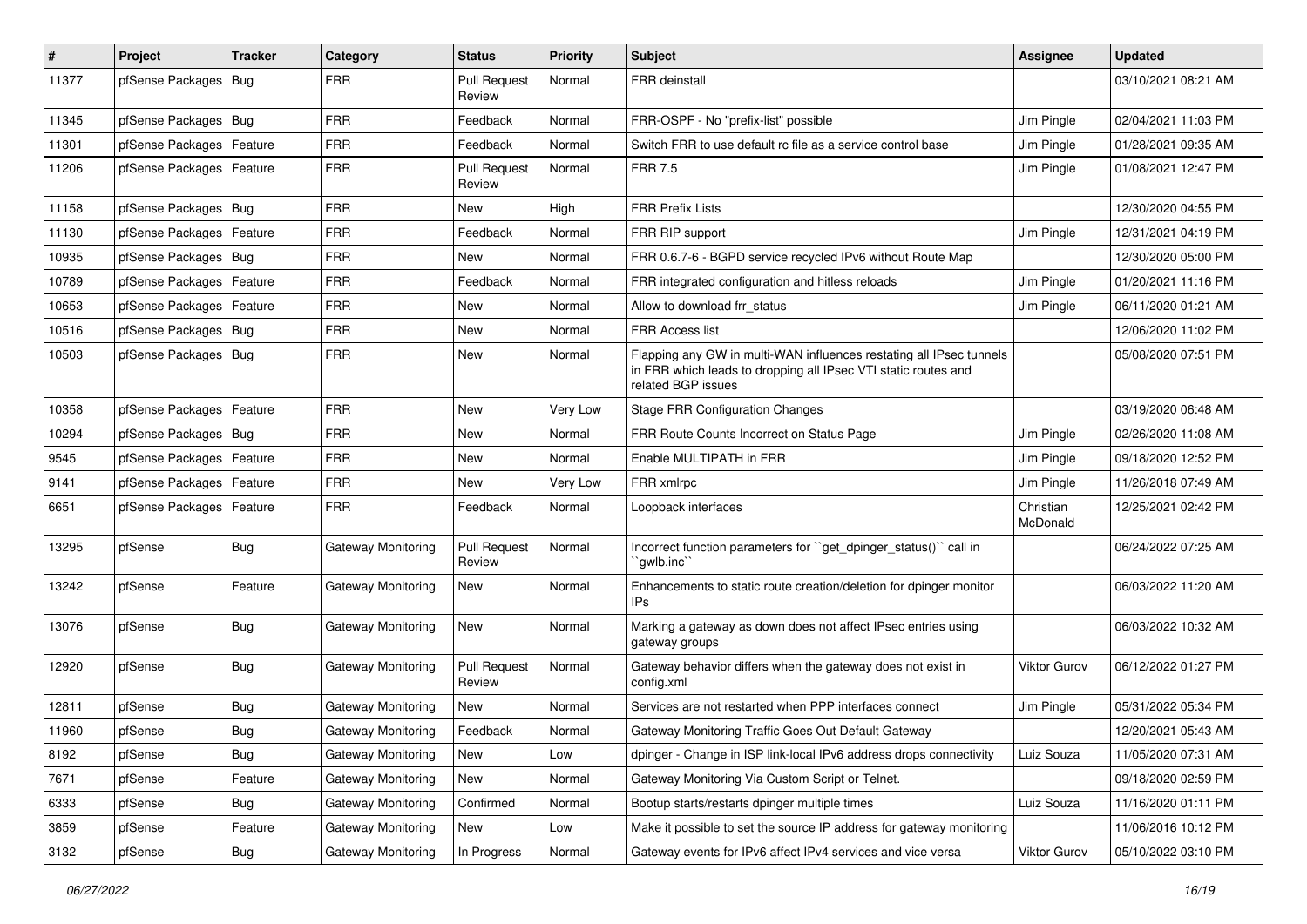| #     | Project                | <b>Tracker</b> | Category | <b>Status</b>                 | <b>Priority</b> | <b>Subject</b>                                                                                                                                 | <b>Assignee</b>     | <b>Updated</b>      |
|-------|------------------------|----------------|----------|-------------------------------|-----------------|------------------------------------------------------------------------------------------------------------------------------------------------|---------------------|---------------------|
| 13294 | pfSense                | Feature        | Gateways | <b>New</b>                    | Low             | Change gateway name                                                                                                                            |                     | 06/22/2022 06:07 PM |
| 12942 | pfSense                | Bug            | Gateways | <b>New</b>                    | Normal          | Code to kill states for old gateway when reconnecting an interface is<br>incorrect                                                             | Jim Pingle          | 03/22/2022 01:25 PM |
| 12857 | pfSense                | Bug            | Gateways | <b>New</b>                    | Normal          | Firewall gateway goes away when making changes to Bridge0<br>device                                                                            |                     | 02/27/2022 11:20 AM |
| 12764 | pfSense                | <b>Bug</b>     | Gateways | <b>New</b>                    | Normal          | VTI gateway status is pending after assigning the VTI interface                                                                                |                     | 02/07/2022 05:41 AM |
| 12632 | pfSense                | <b>Bug</b>     | Gateways | New                           | High            | Assigning a /30 WAN IP address at the console does not save the<br>gateway correctly                                                           |                     | 05/17/2022 02:28 PM |
| 12077 | pfSense                | Feature        | Gateways | <b>New</b>                    | Normal          | Allow stick-connections per gateway group                                                                                                      |                     | 06/24/2021 08:45 AM |
| 11570 | pfSense                | Regression     | Gateways | <b>Pull Request</b><br>Review | Normal          | Gateway monitoring services is not always restarted on interface<br>events, which may prevent a WAN from recovering back to an online<br>state | <b>Viktor Gurov</b> | 06/22/2022 09:04 PM |
| 11213 | pfSense                | Feature        | Gateways | <b>New</b>                    | Low             | Option to mark gateway as down directly from Table                                                                                             |                     | 01/03/2021 07:09 AM |
| 10875 | pfSense                | <b>Bug</b>     | Gateways | <b>New</b>                    | Normal          | PPP periodic reset does not fully restore gateway group round-robin<br>functionality                                                           | Luiz Souza          | 11/05/2020 07:44 AM |
| 9650  | pfSense                | Bug            | Gateways | New                           | Normal          | IPv6 connection drops (ir-)regular on Kabelvodafone (German cable<br>ISP)                                                                      |                     | 07/27/2019 07:14 AM |
| 8846  | pfSense                | Bug            | Gateways | New                           | Low             | Misleading gateway error message adding/editing static routes using<br>a disabled interface                                                    |                     | 08/21/2019 11:29 AM |
| 8743  | pfSense                | Todo           | Gateways | <b>New</b>                    | Low             | Gateway Groups page should list gateways in tier order                                                                                         |                     | 08/14/2019 12:16 PM |
| 8343  | pfSense                | Bug            | Gateways | <b>New</b>                    | Normal          | Gateway Routes (Default Routes) not removed in Kernel when<br>removed from GUI                                                                 |                     | 05/14/2020 01:22 AM |
| 12805 | pfSense Docs           | New Content    | General  | New                           | Very Low        | Add documentation about what triggers a notfication                                                                                            |                     | 02/15/2022 05:10 PM |
| 12804 | pfSense Docs           | New Content    | General  | New                           | Very Low        | Create Slack documentation                                                                                                                     |                     | 02/15/2022 04:59 PM |
| 12570 | pfSense Docs           | Correction     | General  | <b>New</b>                    | Normal          | Active appliance list missing 6100                                                                                                             |                     | 12/06/2021 11:41 AM |
| 12214 | pfSense Docs           | Todo           | General  | New                           | Low             | Connect to WebGui.                                                                                                                             |                     | 08/05/2021 04:39 AM |
| 10821 | pfSense Docs           | Correction     | General  | <b>New</b>                    | Normal          | Use neutral language alternatives                                                                                                              | Jim Pingle          | 09/23/2020 10:43 AM |
| 9370  | pfSense Docs           | Correction     | General  | In Progress                   | Normal          | Update old screenshots                                                                                                                         | Jim Pingle          | 12/03/2021 09:55 AM |
| 13098 | pfSense Packages       | <b>Bug</b>     | haproxy  | Feedback                      | Low             | HAProxy Virtual IP broken link under Frontend setup                                                                                            |                     | 04/27/2022 08:35 AM |
| 13022 | pfSense Packages       | Bug            | haproxy  | Feedback                      | Normal          | HAProxy - Sub Frontends ignore Client verification CA certificates                                                                             |                     | 04/06/2022 12:55 PM |
| 12465 | pfSense Packages       | Feature        | haproxy  | New                           | Normal          | Add forwardfor advanced usecases                                                                                                               |                     | 10/16/2021 07:35 PM |
| 12427 | pfSense Packages       | Todo           | haproxy  | New                           | Normal          | ha-proxy: action order in the GUI is not keeped in the resulting<br>ha-proxy configuration                                                     |                     | 10/06/2021 07:02 AM |
| 12354 | pfSense Packages       | Todo           | haproxy  | Feedback                      | High            | Update haproxy-devel to mitigate CVE-2021-40346                                                                                                | <b>Viktor Gurov</b> | 05/12/2022 08:50 AM |
| 11937 | pfSense Packages       | <b>Bug</b>     | haproxy  | Feedback                      | Normal          | HAproxy "Use Client-IP" option breaks Captive Portal                                                                                           | <b>Viktor Gurov</b> | 06/22/2021 08:48 AM |
| 11756 | pfSense Packages   Bug |                | haproxy  | Feedback                      | Normal          | HaProxy does not transfer backend states during reload                                                                                         | <b>Viktor Gurov</b> | 07/14/2021 01:21 PM |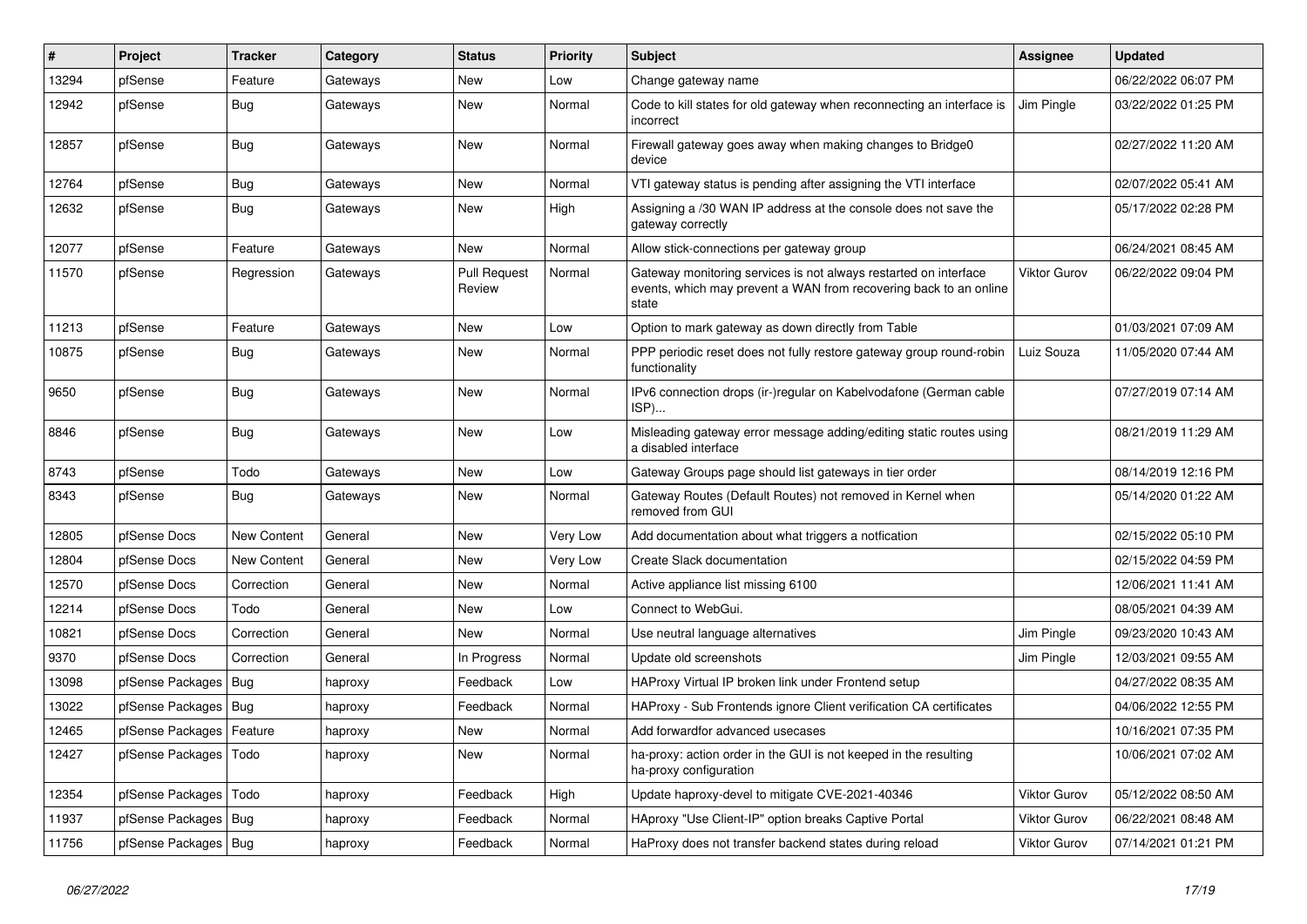| $\vert$ # | Project                | <b>Tracker</b> | Category | <b>Status</b> | <b>Priority</b> | Subject                                                                                             | Assignee            | <b>Updated</b>      |
|-----------|------------------------|----------------|----------|---------------|-----------------|-----------------------------------------------------------------------------------------------------|---------------------|---------------------|
| 11491     | pfSense Packages       | Bug            | haproxy  | Feedback      | Normal          | haproxy-devel v0.62 2 - startup error 'httpchk'                                                     | <b>Viktor Gurov</b> | 06/22/2021 08:46 AM |
| 11135     | pfSense Packages       | Bug            | haproxy  | Feedback      | High            | HAproxy OCSP reponse crontab bug                                                                    | <b>Viktor Gurov</b> | 09/10/2021 11:51 AM |
| 11036     | pfSense Packages   Bug |                | haproxy  | New           | Normal          | <b>HAproxy ACL</b>                                                                                  |                     | 02/11/2022 11:27 AM |
| 11000     | pfSense Packages   Bug |                | haproxy  | <b>New</b>    | <b>Very Low</b> | haproxy deprecated trick suggested                                                                  |                     | 12/23/2020 02:55 PM |
| 10936     | pfSense Packages       | Bug            | haproxy  | Feedback      | Normal          | both haproxy/haproxy-devel non-existent option lb-agent-chk                                         |                     | 04/21/2022 12:40 PM |
| 10779     | pfSense Packages       | Feature        | haproxy  | Feedback      | Normal          | HAProxy SSL/TLS Compatibility Mode                                                                  | <b>Viktor Gurov</b> | 04/22/2022 02:20 AM |
| 10739     | pfSense Packages       | Feature        | haproxy  | Feedback      | Normal          | Update HAproxy-devel package to 2.2 and HAproxy to 2.0                                              | <b>Viktor Gurov</b> | 10/03/2021 03:53 PM |
| 9648      | pfSense Packages       | Feature        | haproxy  | New           | Very Low        | Multiple node Sync HAProxy configuration to backup CARP<br>members via XMLRPC.                      |                     | 07/25/2019 10:04 AM |
| 9599      | pfSense Packages       | Feature        | haproxy  | <b>New</b>    | Normal          | Support for "peers" in HAproxy                                                                      |                     | 06/25/2019 01:47 AM |
| 9500      | pfSense Packages   Bug |                | haproxy  | New           | Normal          | HAproxy does not delete non-applicable action config                                                |                     | 01/18/2022 06:28 AM |
| 9335      | pfSense Packages   Bug |                | haproxy  | Feedback      | Normal          | Stored XSS in HAProxy / haproxy listeners edit.php                                                  | Jim Pingle          | 02/18/2019 09:35 AM |
| 9261      | pfSense Packages       | Bug            | haproxy  | New           | Normal          | haproxy GUI failure                                                                                 |                     | 01/08/2019 12:41 PM |
| 9247      | pfSense Packages   Bug |                | haproxy  | New           | Low             | HAProxy multiple server selection on stats pages doesn't work                                       |                     | 01/02/2019 04:44 PM |
| 9077      | pfSense Packages       | Feature        | haproxy  | New           | Normal          | haproxy UI: Add seperator lines                                                                     |                     | 10/29/2018 06:06 AM |
| 8982      | pfSense Packages       | Feature        | haproxy  | New           | Normal          | HAproxy ACL support for map in configuration UI                                                     |                     | 06/25/2019 01:49 AM |
| 8902      | pfSense Packages   Bug |                | haproxy  | New           | Normal          | HAproxy package not use custom DNS for lookup on apply new<br>config                                |                     | 09/16/2018 08:16 AM |
| 8869      | pfSense Packages       | Feature        | haproxy  | New           | Normal          | HAproxy should use RFC 7919 DH parameter files                                                      |                     | 10/17/2018 10:46 AM |
| 8438      | pfSense Packages   Bug |                | haproxy  | New           | High            | haproxy: can't use ACL for cert with http-response actions                                          |                     | 05/24/2018 01:12 PM |
| 8232      | pfSense Packages       | Feature        | haproxy  | New           | Normal          | different ssl options based on the sni name                                                         |                     | 01/30/2019 10:36 AM |
| 8213      | pfSense Packages   Bug |                | haproxy  | New           | Normal          | acl src file not populated from alias                                                               |                     | 12/21/2017 02:02 PM |
| 8121      | pfSense Packages       | Feature        | haproxy  | <b>New</b>    | Normal          | haproxy, allow to generate backends even they don't seem to be<br>used                              |                     | 11/23/2017 04:04 AM |
| 7686      | pfSense Packages       | Feature        | haproxy  | New           | Normal          | Add option in HAProxy to configure SSL defaults based on the<br>Mozilla SSL Configuration Generator |                     | 08/16/2019 01:09 PM |
| 7462      | pfSense Packages       | Bug            | haproxy  | <b>New</b>    | Normal          | HAproxy not rebinding properly after WAN DHCP IP change                                             |                     | 01/11/2018 09:15 AM |
| 7039      | pfSense Packages   Bug |                | haproxy  | Feedback      | Normal          | HAProxy backend configuration does not handle intermediate CAs<br>properly                          |                     | 04/21/2022 12:40 PM |
| 6861      | pfSense Packages   Bug |                | haproxy  | New           | Normal          | Ha-Proxy duplicated backend used in place of original backend                                       |                     | 02/18/2019 05:30 PM |
| 6784      | pfSense Packages   Bug |                | haproxy  | New           | Normal          | HAProxy version .48 will not use URL Table Alias for front end<br>listener                          |                     | 02/18/2019 05:32 PM |
| 12861     | pfSense Docs           | Correction     | Hardware | New           | Normal          | pfSense hardware tuning guide references obsolete interface loader<br>variable & buffer limits      |                     | 02/23/2022 05:31 PM |
| 12659     | pfSense Docs           | Todo           | Hardware | New           | Normal          | Feedback on Hardware — Hardware Tuning and Troubleshooting -<br>Flow Control for ix                 |                     | 01/16/2022 10:22 AM |